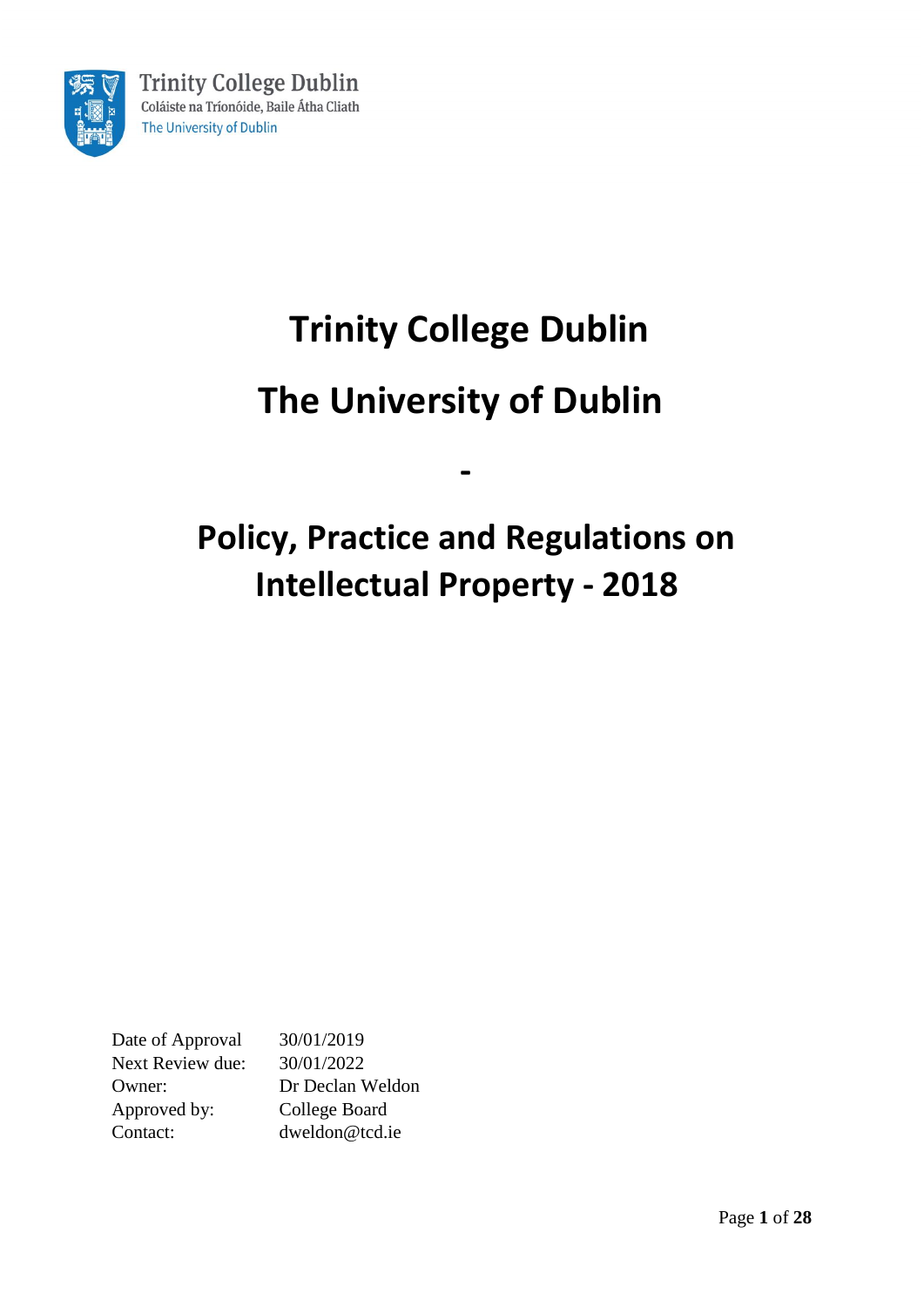

| <b>CONTENTS</b>             |                          | Page |
|-----------------------------|--------------------------|------|
| <b>Executive Summary</b>    |                          | 3    |
| <b>General Introduction</b> |                          |      |
|                             | Purpose & Objectives     | 4    |
|                             | <b>Review Procedure</b>  | 4    |
|                             | Provision of Information | 4    |
| <b>Definitions</b>          |                          | 5    |

### **REGULATIONS**

#### **Sections**

| 1   | Intellectual Property Ownership                            |    |
|-----|------------------------------------------------------------|----|
| 2.  | Disclosure and Assignment of Intellectual Property to TCD  | 8  |
| 3.  | Management of TCD Intellectual Property                    | 9  |
| 4.  | Publication                                                | 11 |
| 5.  | Commercialisation of TCD Intellectual Property             | 11 |
| 6.  | Disbursement of Commercialisation Proceeds                 | 12 |
| 7.  | New Venture Formation                                      | 13 |
| 8.  | Consultancy                                                | 15 |
| 9.  | Engagement with Industry                                   | 16 |
| 10. | Designated Authority & Signatory                           | 16 |
| 11. | Conflict of Interest                                       | 17 |
| 12. | Data Protection                                            | 18 |
| 13. | Implementation, Derogation, Dispute Resolution and Appeals | 18 |

| Appendix I          | Legislation & National Policies       | 20 |
|---------------------|---------------------------------------|----|
| <b>Appendix II</b>  | <b>TCD Policies</b>                   | 22 |
| <b>Appendix III</b> | Decision-Making                       | 23 |
| <b>Appendix IV</b>  | Private Consultancy Disclaimer        | 24 |
| <b>Appendix V</b>   | Declaration of Interest Form          | 25 |
| <b>Appendix VI</b>  | IP Guidelines for Student Researchers | 27 |
| <b>Appendix VII</b> | Trinity Research & Innovation (TR&I)  | 28 |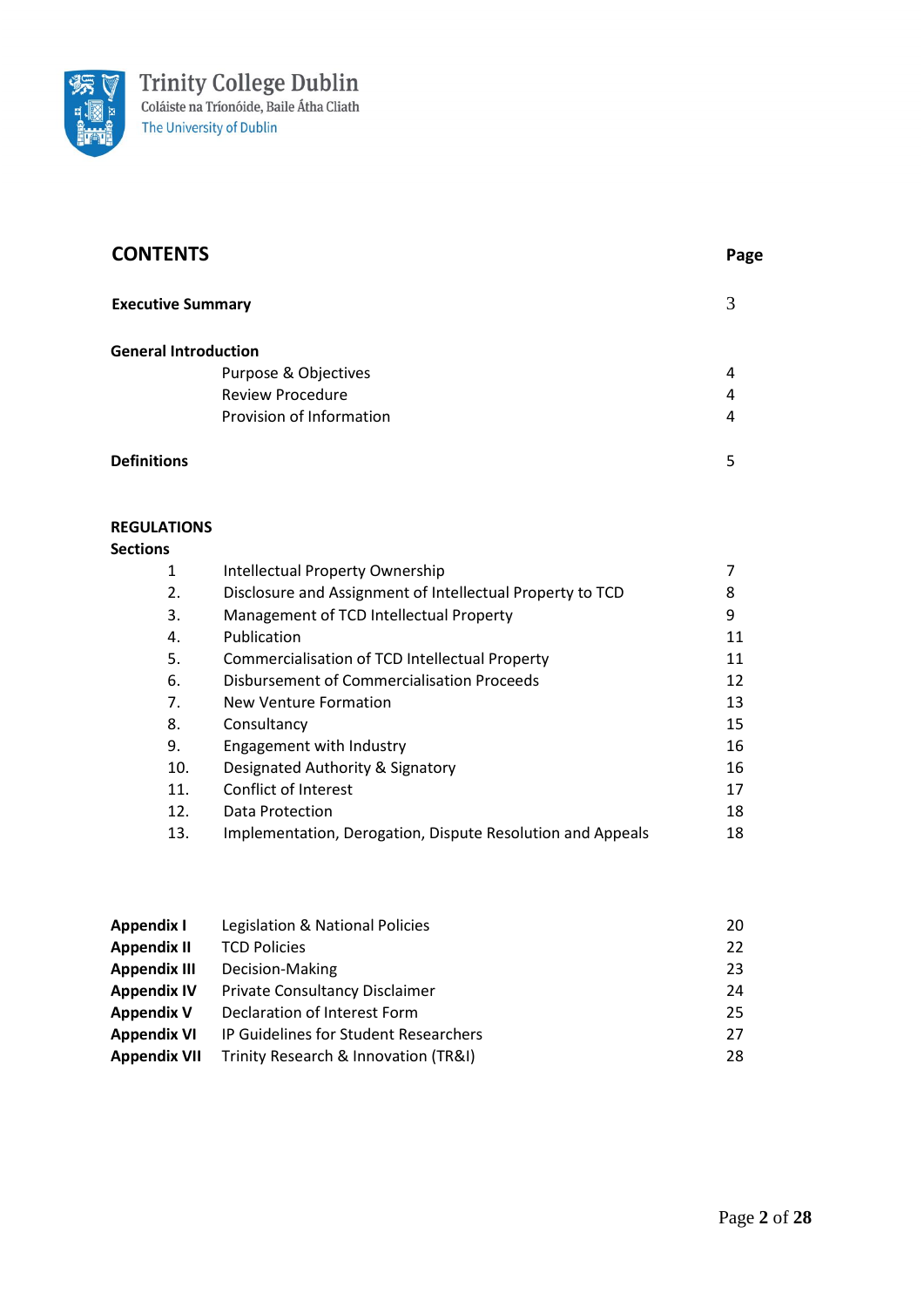

**In the absence of written direction to the contrary from Trinity Research & Innovation, or in the absence of alternative clear contractual terms formally agreed to by a designated authority in Trinity College Dublin, the Policy, Practice and Regulations on Intellectual Property described herein shall apply**

## **Executive Summary**

Trinity College Dublin, the University of Dublin has a proud tradition of performing world class research and translating this research excellence into solutions with global economic and social impact. TCD is further committed to fostering a culture of innovation and entrepreneurship across all disciplines for all Staff and Students within the higher education ecosystem. Translation of research through collaboration and commercialisation is an essential activity for TCD to continue realising impact from research.

Intellectual Property (IP) is a valuable output of research that often underpins successful third-party collaborations and translation of research through commercialisation. This IP Policy aims to lay down the principles underlying the ownership, protection, management and commercialisation of IP that arises from TCD research.

These principles aim to ensure that TCD Staff and Students are incentivised and recognised for the societal and economic impact which their research outputs have achieved through innovation and entrepreneurship. The principles further aim to ensure that there is fair and reasonable return and maximal benefits to TCD and Ireland in recognition of State-funded research.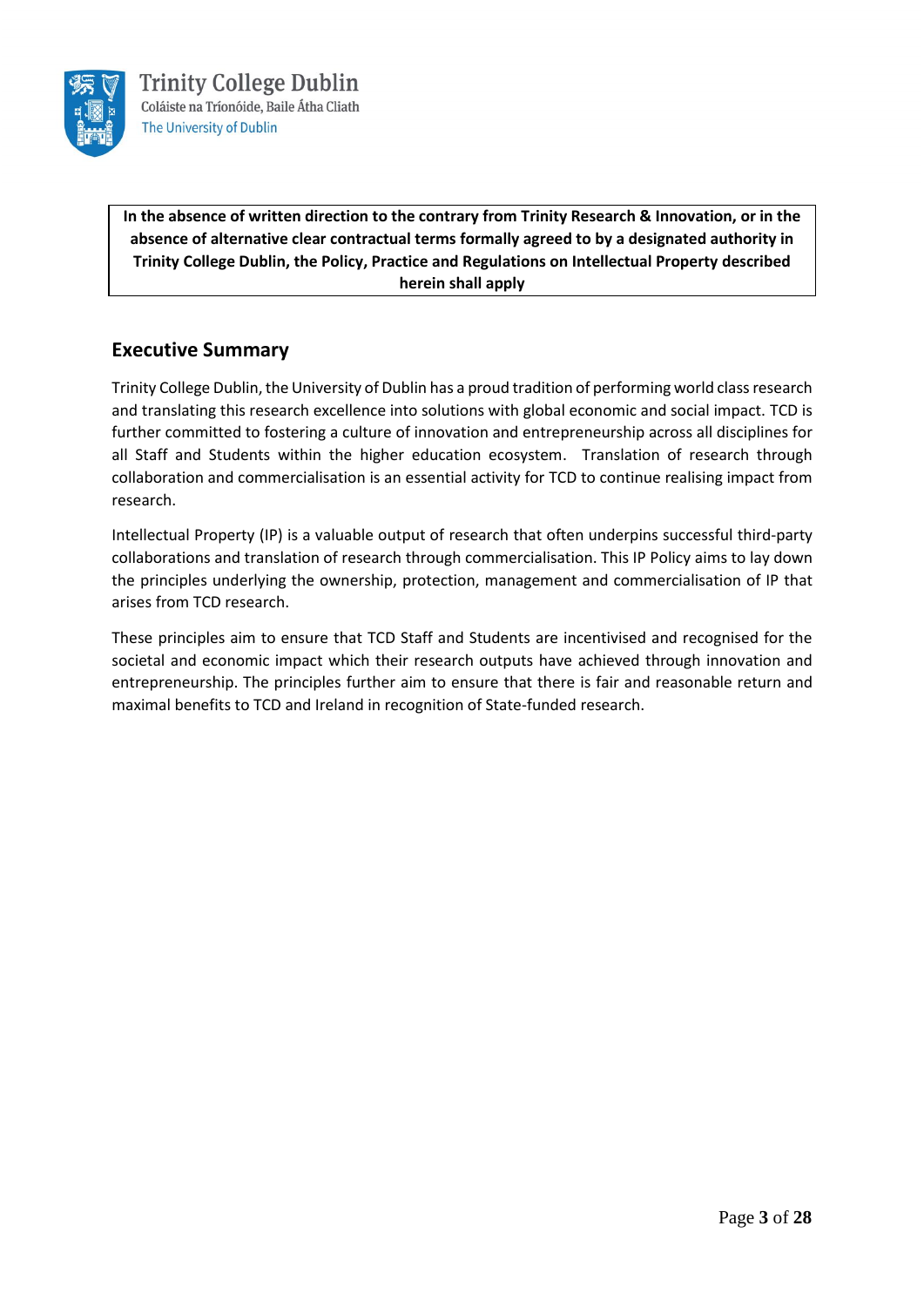

# **GENERAL INTRODUCTION**

#### Purpose & Objectives

This document, "Policy, Practice and Regulations on Intellectual Property" (Policy), sets out the policy and regulations governing intellectual property (IP) in Trinity College Dublin (TCD). It has been developed from;

- i. original documents prepared in 1986; followed by
- ii. minor amendments made in 1991; followed by
- iii. a major review and revised document of 2005; followed by
- iv. recommendations for update and amendments made by an IP Working Group in 2013/14 pursuant to Action 3.6 of the TCD Strategic Plan 2009-2014; followed by
- v. minor amendments made in 2015 and approved by Board (BD/14-15/136 Finance Committee); and followed by
- vi. recommendations by Knowledge Transfer Ireland and the Higher Education Authority as set out in the "*Review of Intellectual Property Management and Conflicts of Interest*" published on 08 February 2018.

This Policy is aligned with and informed by national policy, specifically the National IP Protocol 2016 - Inspiring Partnership as detailed in Appendix I. The Policy regulates the ownership, protection and management of IP-related matters and provides specific direction to Staff, Students and Visitors. The IP-related obligations of Staff and Students (as defined hereunder) are governed by their contracts as employees, by legislation (Appendix I), by the terms and conditions of specific funding contracts and by the regulations set out in this Policy as amended from time to time by the Board. The Policy aims to provide incentives to Staff and Students to realise impact from research activity.

#### Review procedure

The Policy shall be reviewed every four (4) years and/or within six (6) months of amendments to the national IP Protocol, national code of governance or any other relevant national policy or guideline.

#### Provision of Information

Trinity Research & Innovation (TR&I) provides support and advice on all elements of the IP Policy and on the procedures for its implementation. Information is available at<http://www.tcd.ie/innovation/> . Customised seminars and workshops, individual advice and further information are available from TR&I.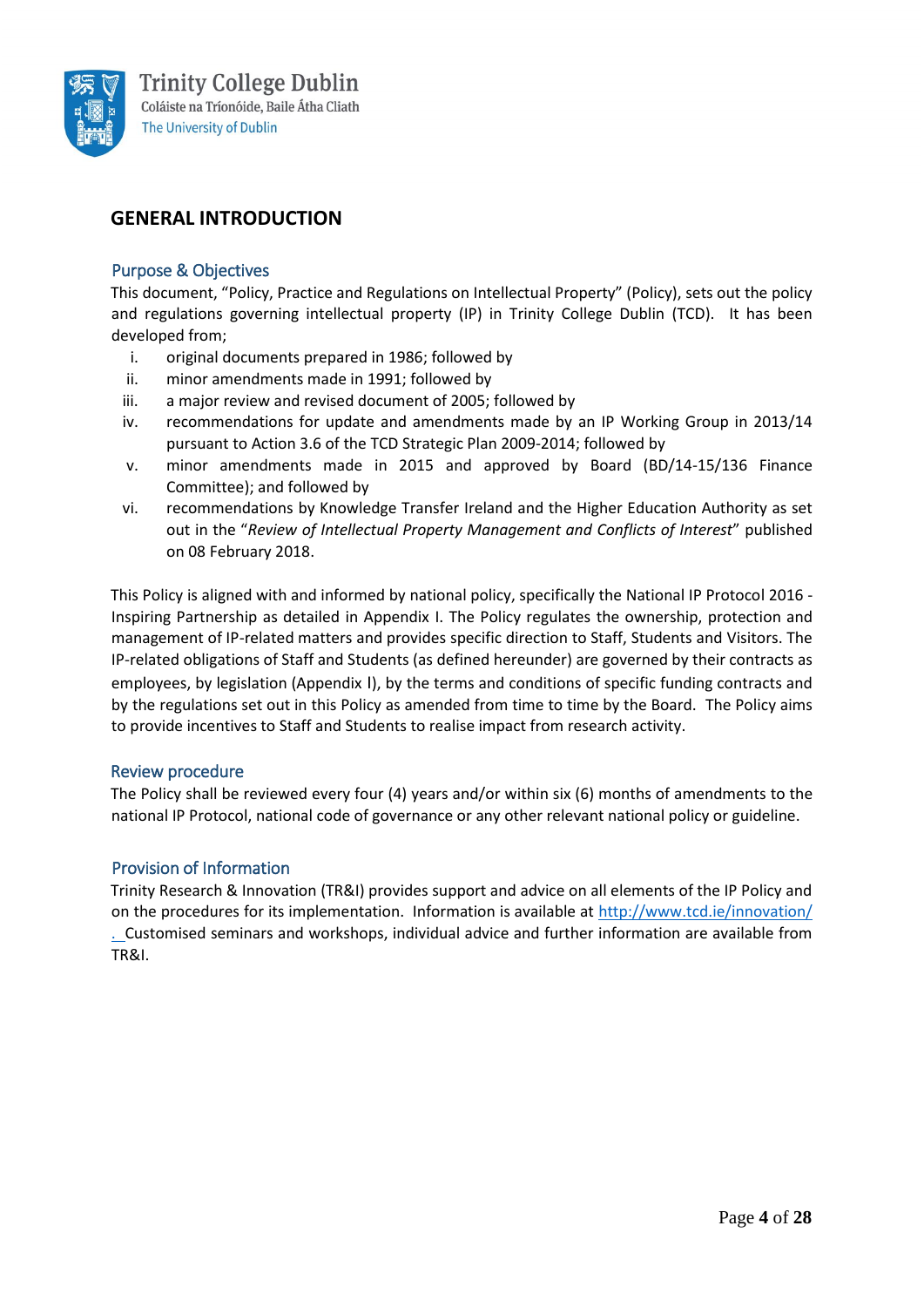

# **DEFINITIONS:**

| "Commercialisation                 | means any financial sums of income accruing to TCD as per the terms of any                                                                                                                                                                                                                                                                                                                                                                                                                                                                                                                                                                                                                                                                                                                                                     |
|------------------------------------|--------------------------------------------------------------------------------------------------------------------------------------------------------------------------------------------------------------------------------------------------------------------------------------------------------------------------------------------------------------------------------------------------------------------------------------------------------------------------------------------------------------------------------------------------------------------------------------------------------------------------------------------------------------------------------------------------------------------------------------------------------------------------------------------------------------------------------|
| Proceeds"                          | agreement governing commercialisation of TCD IP, including without                                                                                                                                                                                                                                                                                                                                                                                                                                                                                                                                                                                                                                                                                                                                                             |
|                                    | limitation: a licence, option or assignment agreement.                                                                                                                                                                                                                                                                                                                                                                                                                                                                                                                                                                                                                                                                                                                                                                         |
| "Consultancy"                      | means the provision of expertise and existing knowledge by Staff to an<br>external client organisation for a defined purpose and which is not research<br>activity.                                                                                                                                                                                                                                                                                                                                                                                                                                                                                                                                                                                                                                                            |
| "Contributor"                      | means an individual who contributes to the development of IP but does not<br>make a material contribution and is not an Inventor.                                                                                                                                                                                                                                                                                                                                                                                                                                                                                                                                                                                                                                                                                              |
| "Equity"                           | means an ownership interest in a company, as defined in the Companies<br>Act, 2014 (see Appendix I).                                                                                                                                                                                                                                                                                                                                                                                                                                                                                                                                                                                                                                                                                                                           |
| "Equity Proceeds"                  | means any financial sums of income accruing to TCD from the sale of Equity.                                                                                                                                                                                                                                                                                                                                                                                                                                                                                                                                                                                                                                                                                                                                                    |
| "Intellectual<br>Property" or "IP" | means, but is not limited to, any and all patents, trademarks, service marks,<br>materials, data, registered designs, drawings, utility models, prototypes,<br>design rights, hardware, business ideas, concepts, inventions, discoveries,<br>copyright, including moral rights thereof (including the copyright in software<br>in any code), Teaching Material, database rights, trade secrets and other<br>confidential information, technical information, novel instrumentation,<br>technology, know-how, business or trade names, goodwill and all other<br>intellectual property and rights of a similar or corresponding nature in any<br>part of the world, whether registered or not, or capable of registration or<br>not, and including all applications and the right to apply for any of the<br>foregoing rights. |
| "Inventor"                         | means an individual who has made a material intellectual contribution to the<br>generation of IP. An Inventor is synonymous with the terms Creator,<br>Breeder, Designer and Author as referenced herein.                                                                                                                                                                                                                                                                                                                                                                                                                                                                                                                                                                                                                      |
| "Net                               | means any financial sums of income accruing to TCD under the terms of the                                                                                                                                                                                                                                                                                                                                                                                                                                                                                                                                                                                                                                                                                                                                                      |
| <b>Commercialisation</b>           | respective licence, option or assignment, or any other such agreement                                                                                                                                                                                                                                                                                                                                                                                                                                                                                                                                                                                                                                                                                                                                                          |
| Proceeds"                          | governing commercialisation of TCD IP, net any deductions as more<br>particularly described in Section 6.3.                                                                                                                                                                                                                                                                                                                                                                                                                                                                                                                                                                                                                                                                                                                    |
| "Spin-In"                          | means an existing incorporated company which is co-located on the TCD<br>campus for the purpose of licensing developing or otherwise exploiting IP<br>and/or leveraging Staff, utilising TCD infrastructure and/or other TCD<br>resources.                                                                                                                                                                                                                                                                                                                                                                                                                                                                                                                                                                                     |
| "Staff"                            | means all employees of TCD including without limitation those on full-time<br>part-time, permanent or temporary contracts working in an academic,<br>professional, technical or administrative capacity.                                                                                                                                                                                                                                                                                                                                                                                                                                                                                                                                                                                                                       |
| "Start-Up"                         | means a company incorporated by Staff or Students that may or may not<br>become a TCD Campus Company.                                                                                                                                                                                                                                                                                                                                                                                                                                                                                                                                                                                                                                                                                                                          |
| "Students"                         | means a postgraduate or undergraduate student registered with TCD.                                                                                                                                                                                                                                                                                                                                                                                                                                                                                                                                                                                                                                                                                                                                                             |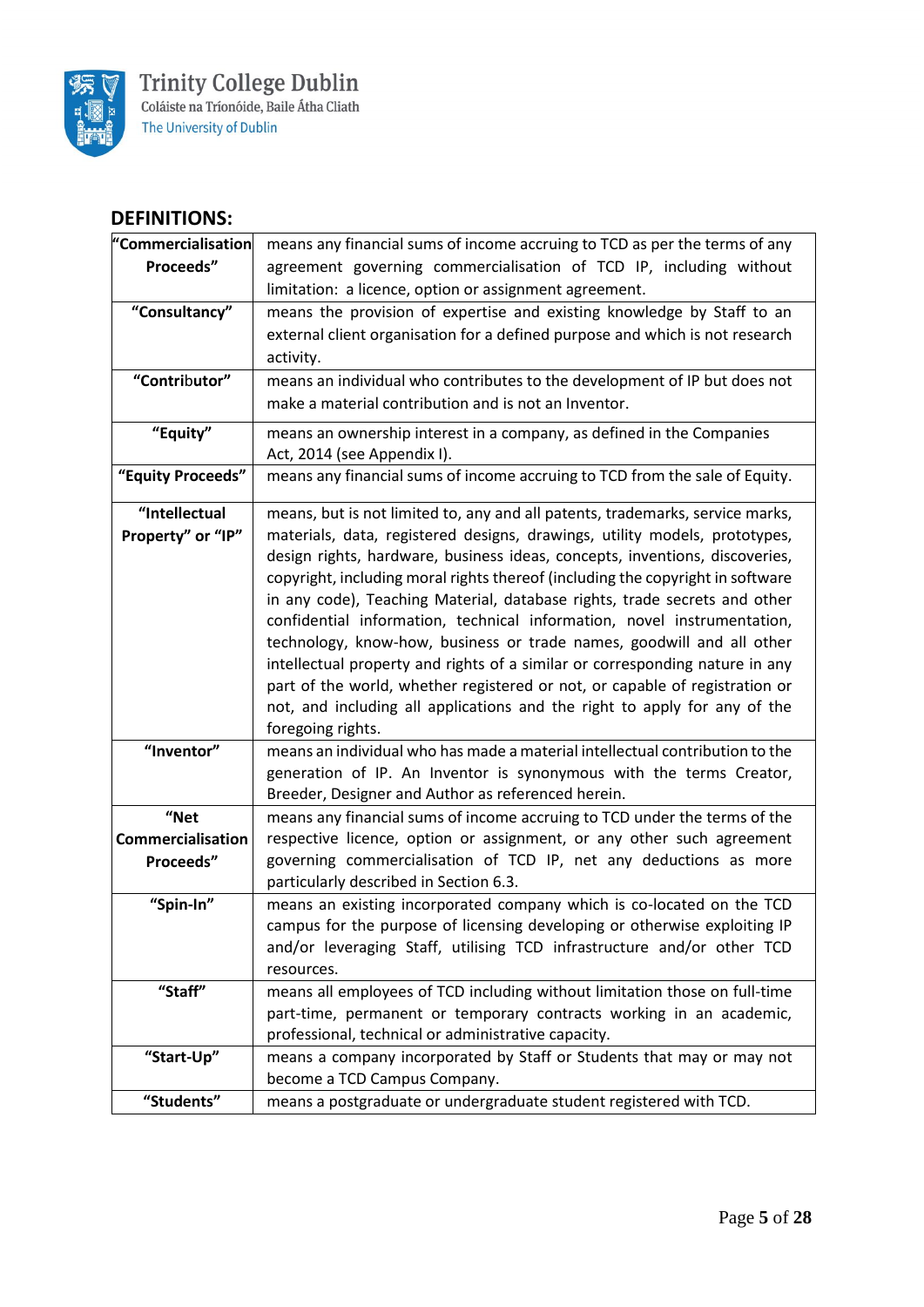

| "TCD"          | means The Provost, Fellows, Foundation Scholars, and the other members        |
|----------------|-------------------------------------------------------------------------------|
|                | of Board of the College of the Holy and Undivided Trinity of Queen Elizabeth  |
|                | near Dublin, or Trinity College Dublin.                                       |
| "TCD Campus    | means a company incorporated:                                                 |
| Company"       | i) for the purposes of exploiting TCD IP; and                                 |
|                | ii) where TCD shall be allocated Equity; and                                  |
|                | iii) where Staff are directly involved in the TCD Campus Company and          |
|                | considered an academic founder and may hold Equity.                           |
|                |                                                                               |
|                | For the avoidance of doubt, the term Campus Company is synonymous             |
|                | with the terms 'spin-out' or 'spin-off'. Any TCD Spin In or TCD Start Up is   |
|                | eligible to become a TCD Campus Company, subject to Section 9.                |
| "TCD IP"       | means IP of which TCD claims ownership, as set out in Section 1.              |
|                |                                                                               |
|                |                                                                               |
|                |                                                                               |
|                |                                                                               |
| "TCD Research" | means research which involves the use of one or more of the following         |
|                | without limitation:                                                           |
|                | TCD IP;<br>(i)                                                                |
|                | TCD research infrastructure (excluding the TCD Libraries), research<br>(ii)   |
|                | facilities or research equipment;                                             |
|                | (iii) TCD-administered funding, including funding received from third         |
|                | parties.                                                                      |
|                |                                                                               |
| "Teaching      | means materials produced by Staff or Students in the course of, or for use    |
| Material"      | in, teaching at TCD (including by way of example only: lecture notes and      |
|                | material, syllabi, handouts, study guides, course software and assessment     |
|                | materials) regardless of format (including by way of example only: printed,   |
|                | digital, electronic, multi-media presentations and web content), but          |
|                | excludes personal lecture notes produced by Staff which are not made          |
|                | available to Students or personal notes taken by Students to assist in study. |
|                |                                                                               |
| "Visitor"      | means any person other than Staff or Students.                                |
|                |                                                                               |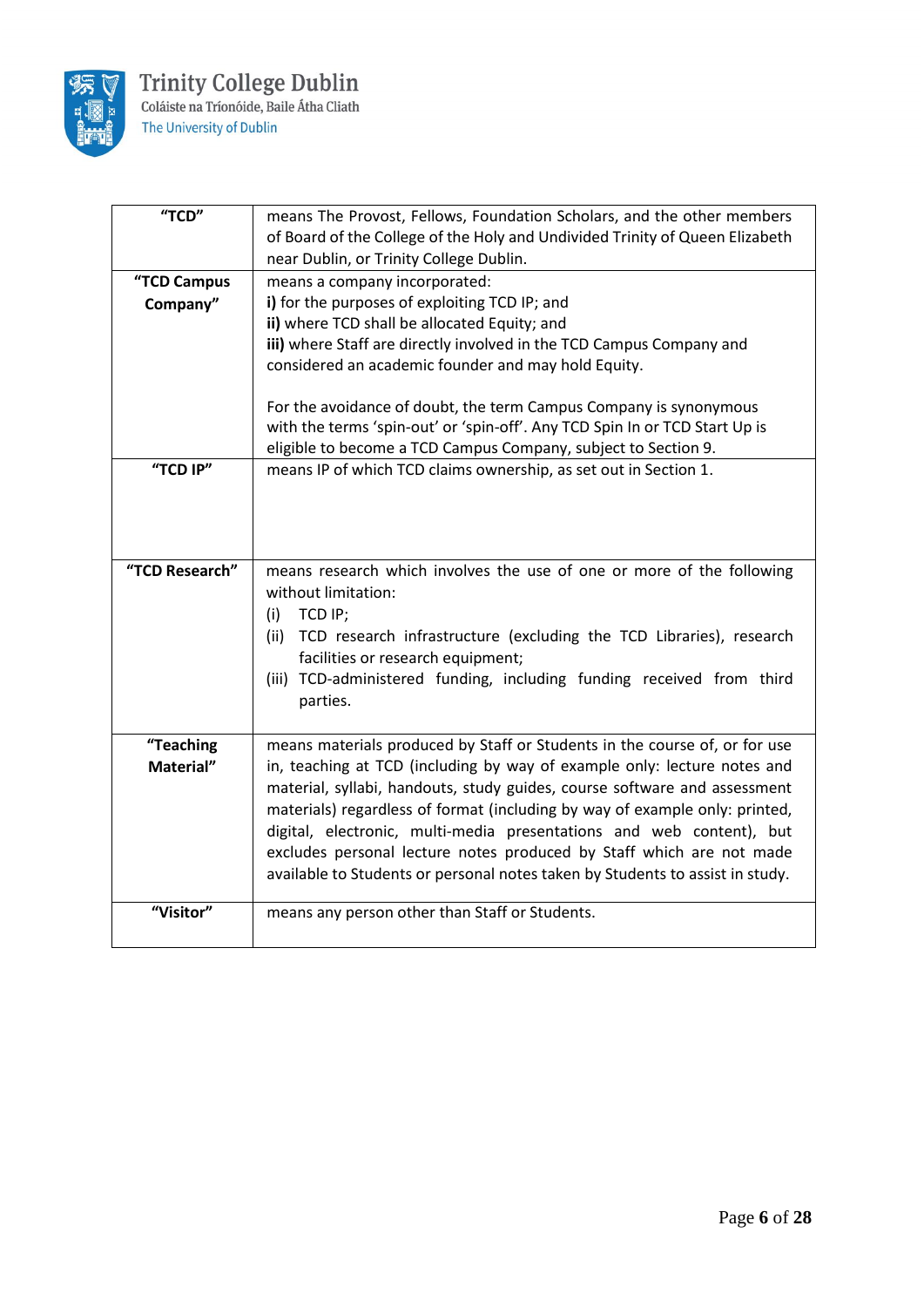

# **REGULATIONS**

#### SECTION 1 - Intellectual Property Ownership

**1.1** *Ownership.* TCD claims ownership of all IP which is devised, made or created by;

- 1.1.1.Staff in the course of their employment and/or in the fields of expertise in which they are employed to work;
- 1.1.2.Students engaged in TCD Research in the course of, or incidentally to, their studies;
- 1.1.3.Visitors engaged in TCD Research in the course of, or incidentally to, their activities in TCD;
- 1.1.4.Visitors or Students engaged in activities commissioned by third parties under which TCD is contractually obliged to ensure that it owns any and all IP arising from such activities.

#### **1.2 TCD does not claim ownership of**;

- 1.2.1 Copyright encompassed in scholarly works of Staff and Students that are of literary, historical, social, philosophical, scientific, musical, photographic or critical nature, books and textbooks whether creative works or works of analysis, art works and newspaper articles, or films. Copyright in software is explicitly excluded from this exemption; or
- 1.2.2 Copyright material submitted as an exercise in full or partial fulfilment of the requirements for the award of a qualification from TCD, subject to TCD's contractual obligations to any third party. Copyright in software is explicitly excluded from this exemption; or
- 1.2.3 IP created by Visitors in the course of;
	- (i) sharing their knowledge with the community, or
	- (ii) entering into discussions regarding collaborations; or
	- (iii) lecturing, examining, reviewing or using library facilities; or
- 1.2.4 IP created by Staff in the course of conducting Consultancy work which has been approved by TCD in accordance with Section 8; or
- 1.2.5 IP created by third parties who are located in TCD premises, as permitted under the terms and conditions of a property licence agreement or equivalent; or
- 1.2.6 IP created independently by Students, which does not fall under section 1.1.2; or
- 1.2.7 IP created by Students in receipt of TCD-administered funding, where such funding is solely granted for the purpose of supporting a Start-up; or
- 1.2.8 IP created by undergraduate students in receipt of TCD-administered funding, where such funding is granted solely for the purpose of independent and self-directed research.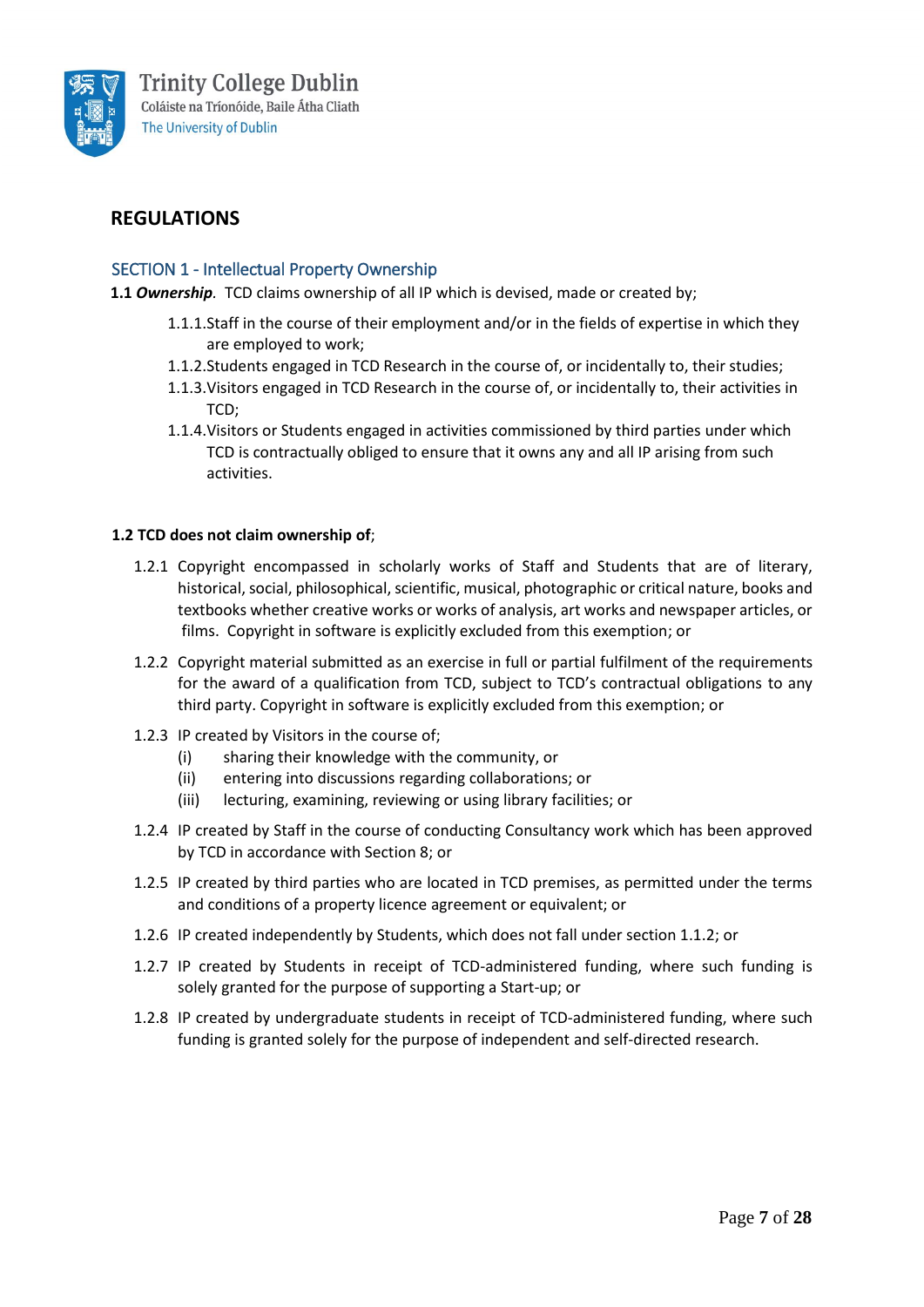

TCD's rights under section 1 above in relation to any IP may be waived or modified by agreement in writing as mutually agreed by TR&I and the relevant parties. Notwithstanding the above, Students should note the 'IP Guidelines - Student Researchers' as set out in Appendix VI.

#### SECTION 2 - Disclosure and Assignment of Intellectual Property to TCD

**2.1** *Disclosure***.** Staff and Students are required to disclose IP to TR&I, where such IP may have commercial potential or other such value. IP should be disclosed by way of completing an Invention Disclosure Form ("IDF") or Software Disclosure Form ("SDF"), as soon as possible after its creation and, in any event, prior to the any public disclosure/dissemination or submission of abstracts or manuscripts for publication. TR&I will evaluate the IP for commercial potential and patentability, and discuss with the Inventors a suitable commercialisation roadmap. IDF/SDF forms can be downloaded at [http://www.tcd.ie/innovation/.](http://www.tcd.ie/innovation/) All IDFs/SDFs must be completed and signed by all Inventors, detailing their percent contribution towards creating the IP. Staff and Students should adhere to Section 6 "Data" of the Policy for Good Research Practice (Appendix II) for the purpose of ensuring all data that constitutes IP is accurately recorded, complete and secure.

**2.2** *Open Source*. Under Section 1 of this Policy, TCD claims ownership of IP encompassed in software. Open source is a licensing model allowing Authors, on behalf of TCD, to make software available to the public domain whilst still maintaining copyright. All open source software is copyrighted, with or without a copyright notice. Software that has been open-sourced may also be licensed for commercial purposes through dual licensing. Importantly, it should be understood that distribution of software code under an open source model *is not restricting* the code to the public domain.

TCD supports Authors to "open source" or to make source code owned by TCD, available to third parties for collaborative development. Authors may open source their works, provided that in doing so, it does not conflict with TCD's existing contractual obligations to third parties, such as Industry partners or State funding agencies. TCD reserves the right to license software for commercial purposes and Authors should seek advice from TR&I when wishing to open source software.

All open source software must be released under the appropriate open source licence terms and conditions, and this should only be done in consultation with TR&I. The default open source licence for use should be a 'Permissive' licence; permitting freedoms for use, modification and redistribution, but also permitting proprietary derivative works. Authors must ensure that TCD ownership of software is asserted on all licences as follows *"© [Year] Trinity College Dublin"*.

**2.3** *Assignment*. TCD owns IP in accordance with Section 1.1. Inventors may be required to assign their IP rights by way of a confirmatory deed of assignment to TCD. At the request of TCD, Inventors shall execute, in a timely manner, confirmatory deeds of assignment and other documentation necessary to give effect to the IP ownership. Shares of Net Commercialisation Proceeds to Inventors are set out in Section 6 below. Contributors are not bound by this Clause 2.3 but may receive a share of Net Commercialisation Proceeds as agreed between the Inventors and Contributors. In some circumstances, such as those detailed in Sections 1.1.5 to 1.1.8, Students may be required to assign their IP rights prior to engaging in research activities. Where Students assign their IP rights to TCD,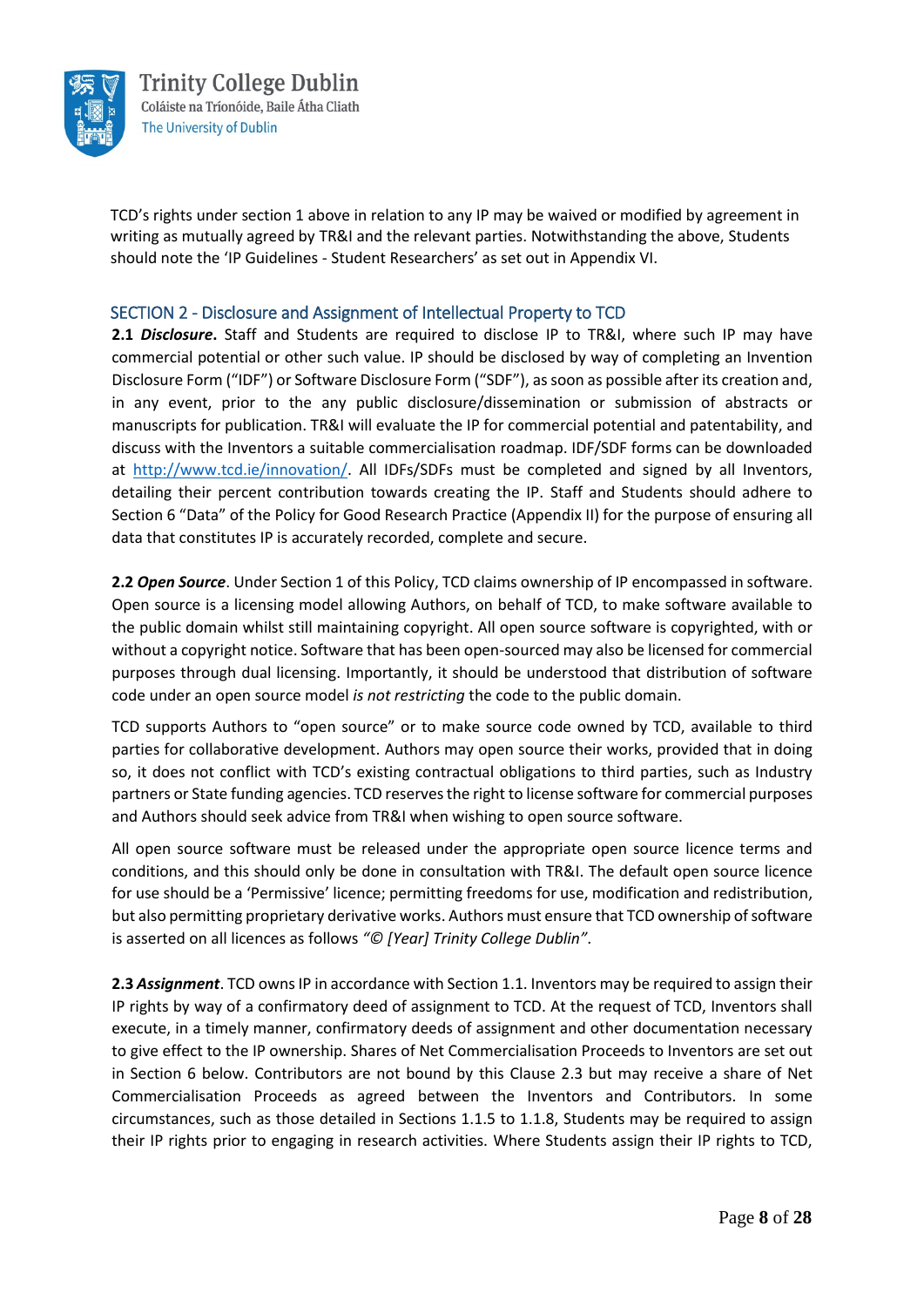

they will be treated as an Inventor and will receive Net Commercialisation Proceeds in accordance with Section 6.

**2.4** *Assignment by TCD***.** Without limitation to TCD's right as owner, TCD may assign its rights, title and interests in TCD IP to a Campus Company and to other third parties at its sole discretion, under specific circumstances and subject to compliance with EU State Aid Legislation (Appendix I).

#### SECTION 3 - Management of TCD Intellectual Property

**3.1** *General*. TCD must fulfil its contractual obligations to external funders, including State funding agencies and industry partners. The terms and conditions of funding may require TCD to protect, manage and commercialise IP. Staff and Students shall co-operate with TR&I to implement procedures for the protection of TCD IP and ensure that confidentiality and obligations of publication are adhered to in accordance with the terms and conditions of any third-party agreements, and the Policy on Good Research Practice (Appendix II). In the event of a conflict between the terms of the funding contract and this IP Policy, the terms of the legal contract shall supersede. Students should note the 'IP Guidelines for Student Researchers' as set out in Appendix VI.

**3.2** *Confidentiality.* Staff and Students should engage with TR&I prior to any third-party discussions or disclosures of confidential information, unprotected TCD IP or commercially-sensitive TCD IP. Specifically, Staff and Students should not submit for publication (under Section 4) abstracts, posters, manuscripts or theses, or participate in seminars which may disclose confidential information, potentially-patentable or commercially-sensitive IP.

**3.3** *Non-Disclosure Agreements***.** Staff and Students wishing to discuss confidential information, unprotected TCD IP or commercially-sensitive TCD IP with a third party should first consult TR&I to ensure that a suitable non-disclosure agreement is concluded in advance of such discussions.

**3.4** *Material Transfer Agreements*. Staff and Students wishing to provide to or receive materials and/or data from a third party, should first consult TR&I to ensure that a suitable material/data transfer agreement is concluded in advance of any transfer.

**3.5** *IP Protection***.** All TCD IP disclosed to TR&I (under Section 2.1) is evaluated for patentability and commercial potential. Where a decision has been made to file a patent application, TR&I will liaise with the Inventors/Contributors. Patent applications are typically filed in the name of TCD and may have other third parties as a co-applicant, where there are third party Inventors. TR&I, in consultation with the Inventors/Contributors (and licensee if applicable), shall have the sole responsibility for all decisions regarding the continued prosecution or maintenance of pending and granted TCD patents.

All decisions shall take into account the commercial potential of the IP, existing contractual obligations to third parties, maturity of the IP, availability of further research or third-party funding to add value to the IP, and Inventor/Contributor support and engagement. For the avoidance of doubt, TR&I is under no obligation to protect IP that does not meet criteria for patentability (novelty, utility, nonobviousness) and commercialisation.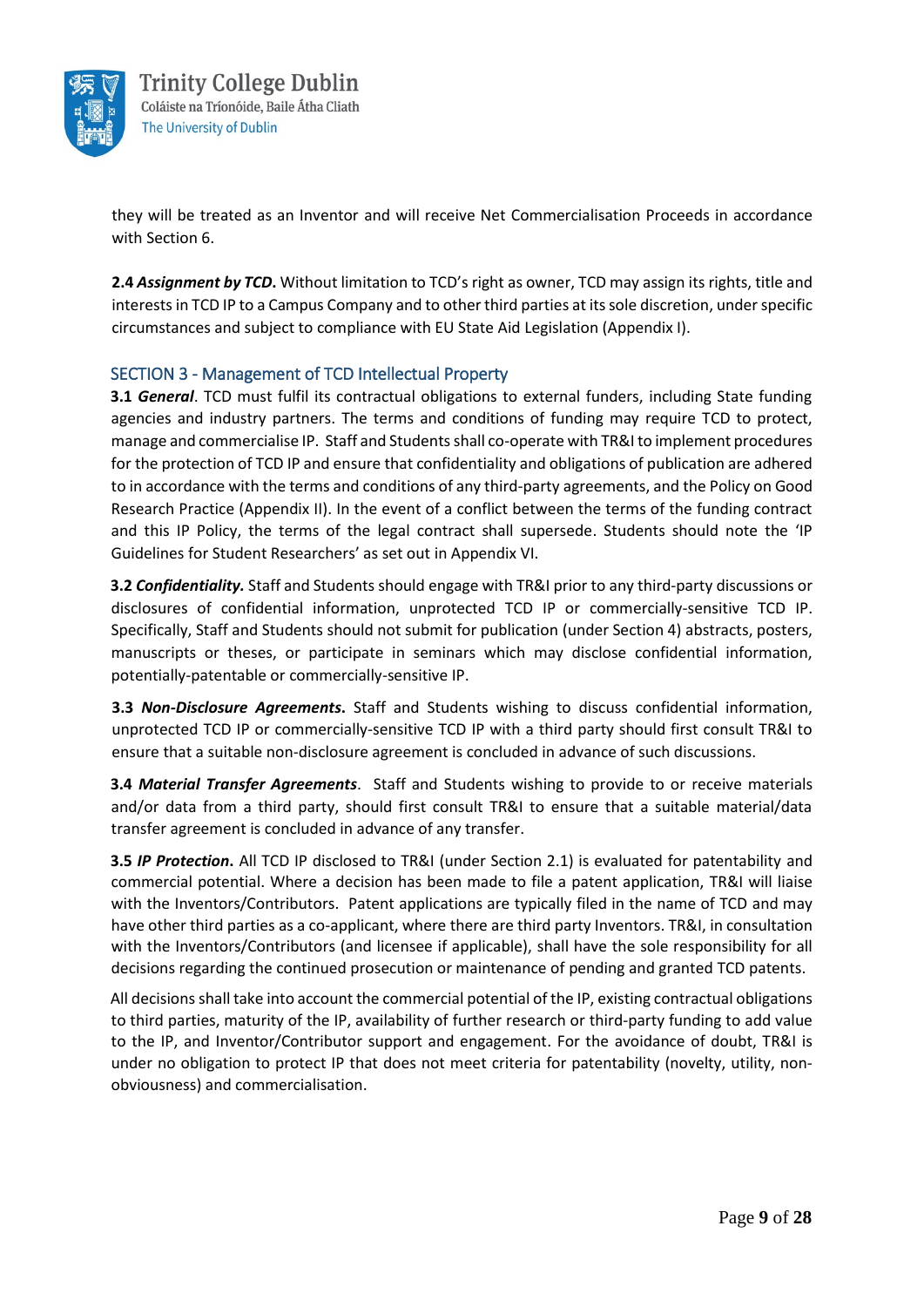

TR&I shall not lapse or abandon any pending or granted patent without prior consultation or without having made all reasonable efforts to consult with the Inventors, and prior to doing so shall offer to assign back TCD IP to the Inventor(s) in accordance with Section 3.7.

**3.6** *Teaching Material*. In accordance with Section 1.1, all Teaching Material developed by Staff and Students is owned by TCD. Any published and distributed Teaching Material must contain adequate copyright protection notices and clearly specify use for non-commercial and academic and teaching purposes. All copyright materials owned by TCD must include the following statement: **"***© [Year] Trinity College Dublin. All rights reserved***."**

TR&I must be consulted if commercial access to Teaching Material has been requested, in which case TR&I will provide appropriate licences and copyright notices in accordance with Section

5. Any Commercialisation Proceeds received from third party licences shall be shared in accordance with Section 6 of this Policy.

**3.7** *Assignment of TCD IP back to Inventors*. TCD may, at its sole discretion, assign TCD IP back to the Inventors if:

- (i) TR&I has not succeeded in commercialising TCD IP, despite making all reasonable efforts with the support of Inventors/Contributors; and/or
- (ii) TR&I wishes to lapse or abandon any pending or granted patent.

As mutually agreed by TCD and the Inventors, TCD shall assign TCD IP to the Inventors, who shall together be responsible, and at their expense, for the future prosecution and maintenance of the IP. In the event that not all of the Inventors request assignment and wish to waive their rights to the IP, then it is incumbent on the lead or remaining Inventor, to provide TR&I with written confirmation of such a waiver.

For the avoidance of doubt, TCD shall no longer be responsible for any subsequent costs of the IP after assignment to the Inventor(s). The terms of the assignment of TCD IP to the Inventors shall clearly state: In consideration for assignment of the IP, the Inventors shall share with TCD 33.3% of any future revenue from the commercialisation of the IP after deduction of reasonable and vouched costs of marketing and patent protection.

**3.8** *Moral Rights*. TCD recognises the moral rights of the Authors of certain works in accordance with the Copyright and Related Rights Act, 2000 and any subsequent legislation adopted by the Oireachtas amending the Copyright and Related Rights Act, 2000. These include the right of fair attribution, and the right to object to any distortion, mutilation or other modification of, or other derogatory action in relation to, the work which would prejudice the Author's reputation. Where an Author agrees to be involved in research activities as part of a project between TCD and an external sponsor or other third party, TCD shall not agree to waive the Author's moral rights, unless expressly consented to in writing by the Author.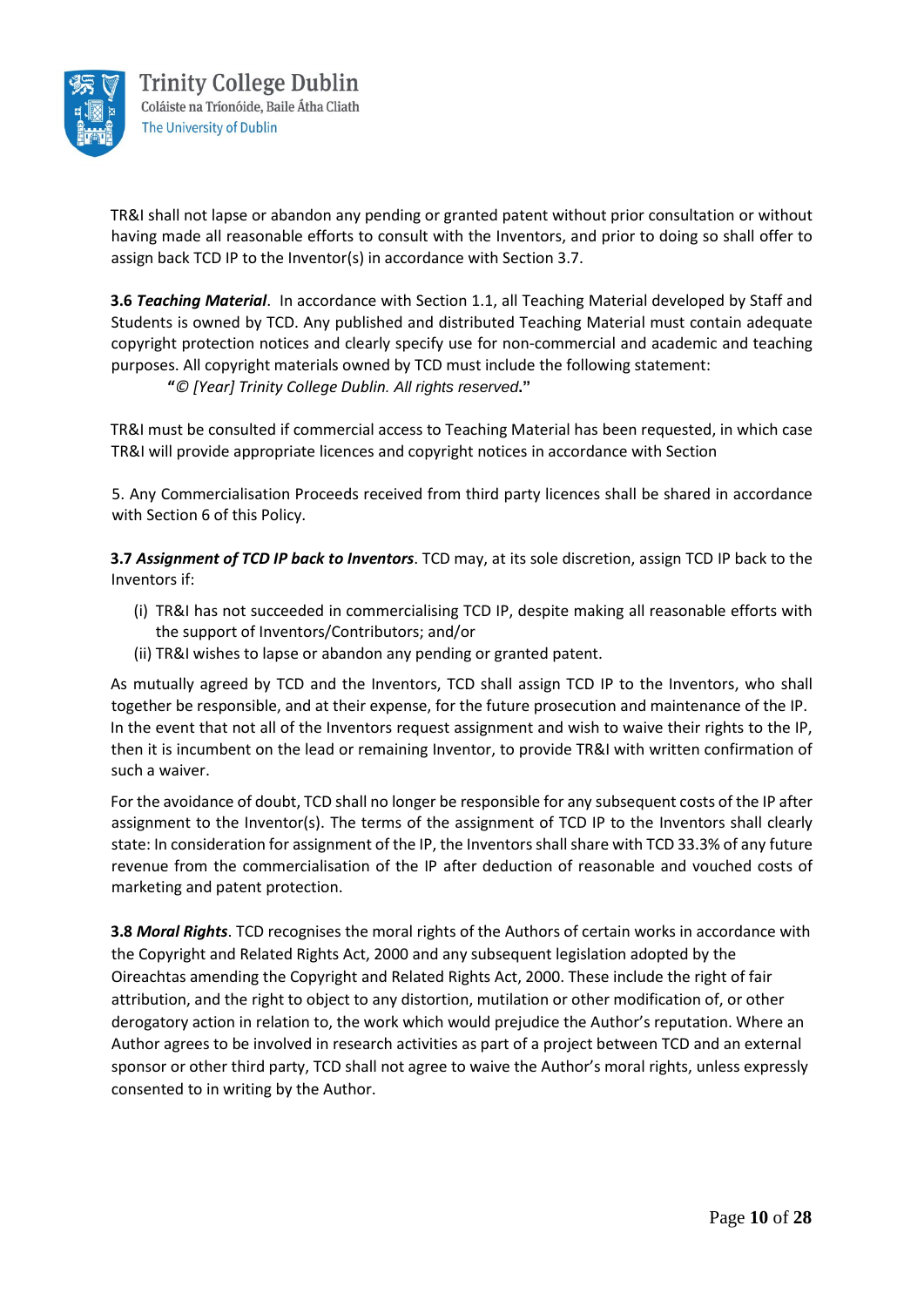

#### SECTION 4 - Publication

**4.1** *Publication*. Subject to any legal or contractual obligations as stipulated in the terms of any agreement between TCD and any entity that is funding or sponsoring research, Staff and Students have the academic freedom to publish the results of their research as and when they choose and in accordance with the Policy on Good Research Practice (Appendix II).

**4.2.** *Delays*. Where legal and contractual obligations require TCD to manage and commercialise IP arising from research and to protect it appropriately, appropriate publication delays may be enforced in order for TR&I to manage and commercialise IP in accordance with Sections 2, 3 and 5 respectively of this Policy. TR&I shall always endeavour to ensure that the terms of any agreement with a third party shall not jeopardise or unnecessarily delay the ability of Staff and/or Students to publish their academic work. In some circumstances, Section 4.3 may apply.

**4.3.** *Thesis Stay*. Any thesis that describes potentially patentable and commercially valuable IP may have a stay placed on it in accordance with the terms in Section 1, paragraph 114 of the University Calendar Part III, "Withheld access ". A Student authoring a thesis who wishes to or is required to withhold permission for the use of his/her work to protect and commercialise IP in accordance with this Policy, is required to make a written application to the Dean of Graduate Studies at the time of submission of the thesis for examination. A template letter to justify such a stay can be provided by TR&I.

#### SECTION 5 - Commercialisation of TCD Intellectual Property

**5.1** *Options, Licences and Assignments*. The value and impact of TCD IP may be realised by transferring IP to a third-party commercial entity under specific terms and conditions. Licensees/Optionees/Assignees may be established companies, organisations, Spin Ins, Start-ups or Campus Companies. Commercialisation of TCD IP is governed by the terms of an evaluation licence, an option to a licence, an exclusive or non-exclusive licence or an assignment.

**5.2** *Commercial Terms*. The terms of any commercial agreement are dependent on a number of factors including, but not limited to, technology stage of development and contractual obligations to funders and/or industry sponsors. In return for the rights to commercialise TCD IP, commercial terms may include, but are not limited to: royalties on product sales, up-front or development milestone payments, and recovery of and future payment of patent costs. In all licences governing the use and commercialisation of TCD IP, TR&I will ensure that TCD retains the rights to use the licensed IP for internal non-commercial research and teaching purposes. TR&I will endeavour to negotiate terms that will maximise the impact of IP commercialisation, be on fair and reasonable commercial terms, be in accordance with international best practices so as to avoid conflict of interest issues and comply with State Aid legislation. All Net Commercialisation Proceeds are disbursed in accordance with Section 6.

#### SECTION 6 - Disbursement of Net Commercialisation Proceeds

**6.1** *Disbursement.* TCD shall share Net Commercialisation Proceeds arising from the commercialisation of TCD IP with Inventors and Contributors, as appropriate. This right as an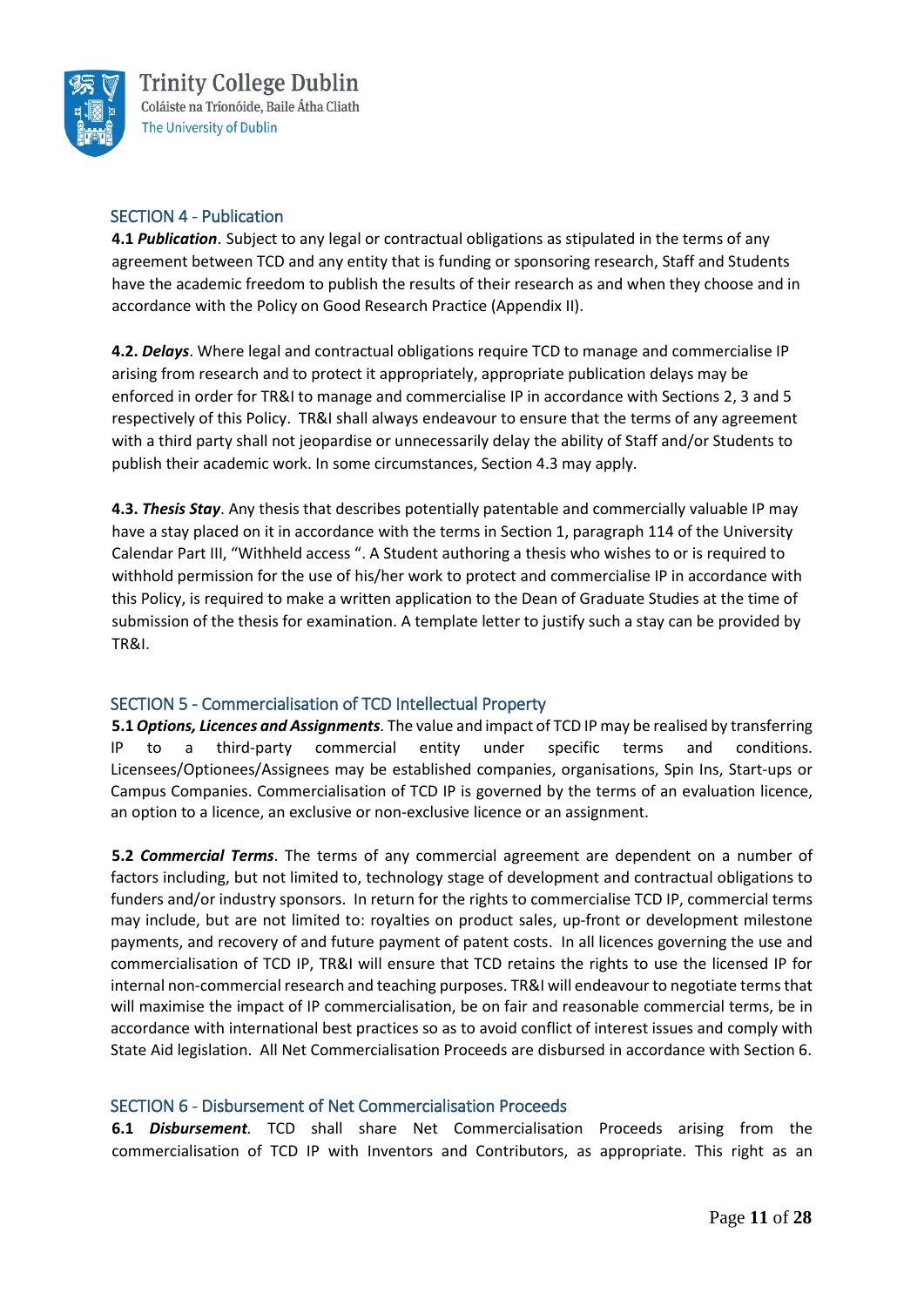

Inventor/Contributor to receive Net Commercialisation Proceeds applies regardless of whether the Inventor/Contributor is still associated with TCD. Net Commercialisation Proceeds will be paid to the Inventor's/Contributor's estate if deceased. Inventors/Contributors shall benefit from Net Commercialisation Proceeds on a 'per commercialisation agreement' basis.

**6.2** *Percentage contribution*. The Inventors'/Contributors' share of Net Commercialisation Proceeds shall be disbursed in accordance with the percentage contribution as agreed in writing in the IDF/SDF (Section 2.1) and which relates to the TCD IP. The percentage contribution may change from time to time if additional Inventors/Contributors have contributed to the development of the TCD IP or if the patent prosecution changes the inventorship. Any such changes in Inventors/Contributors and percentage shares must be agreed in writing by all parties. Inventors/Contributors shall reserve the right to waive their share of Net Commercialisation Proceeds, and the waived share shall be redistributed to the School/Institute as agreed by the Inventors/Contributors and the School/Institute. Any dispute arising with respect to Inventors'/Contributors' share of Net Commercialisation Proceeds shall be resolved in accordance with Section 13 of this Policy.

**6.3** *Deductions*. TR&I reserves the right to deduct the following costs and/or fees from Commercialisation Proceeds prior to disbursement to Inventors/Contributors:

- (i) taxes and any monies properly required by grant agencies in accordance with TCD contractual obligations; and/or
- (ii) patent protection and/or legal costs incurred by TCD; and/or
- (iii) direct costs or fees associated with commercial exploitation incurred by TR&I; and/or
- (iv) Following deductions as set out in (i) (ii) and (iii), any Commercialisation Proceeds due to third party co-owners or joint inventors of the IP, as set out in the relevant agreement.

| <b>Net</b><br><b>Commercialisation</b><br><b>Proceeds</b> | Inventor/<br><b>Contributors</b> | School/ Institute<br>(as applicable) | <b>TCD Central</b><br><b>Funds</b> |
|-----------------------------------------------------------|----------------------------------|--------------------------------------|------------------------------------|
| €20,000                                                   | 100%                             |                                      |                                    |
| €20,001 - €100,000                                        | 70%                              | 15%                                  | 15%                                |
| €100,001- €500,000                                        | 50%                              | 25%                                  | 25%                                |
| Over €500,001                                             | 34%                              | 33%                                  | 33%                                |

#### **6.4 Disbursement Structure for Net Commercialisation Proceeds**

Under this disbursement structure, a limit of €1,000,000 (one million) shall apply to each TCD School's/Institute's accumulated share of Net Commercialisation Proceeds, subject to review by the Board following a recommendation from the Vice-Provost. Above this limit and after allocation of the Inventor/Contributor, Net Commercialisation Proceeds or a percentage thereof shall be retained by TCD Central Funds and/or may be allocated to TR&I, subject to the approval of the Vice-Provost of TCD.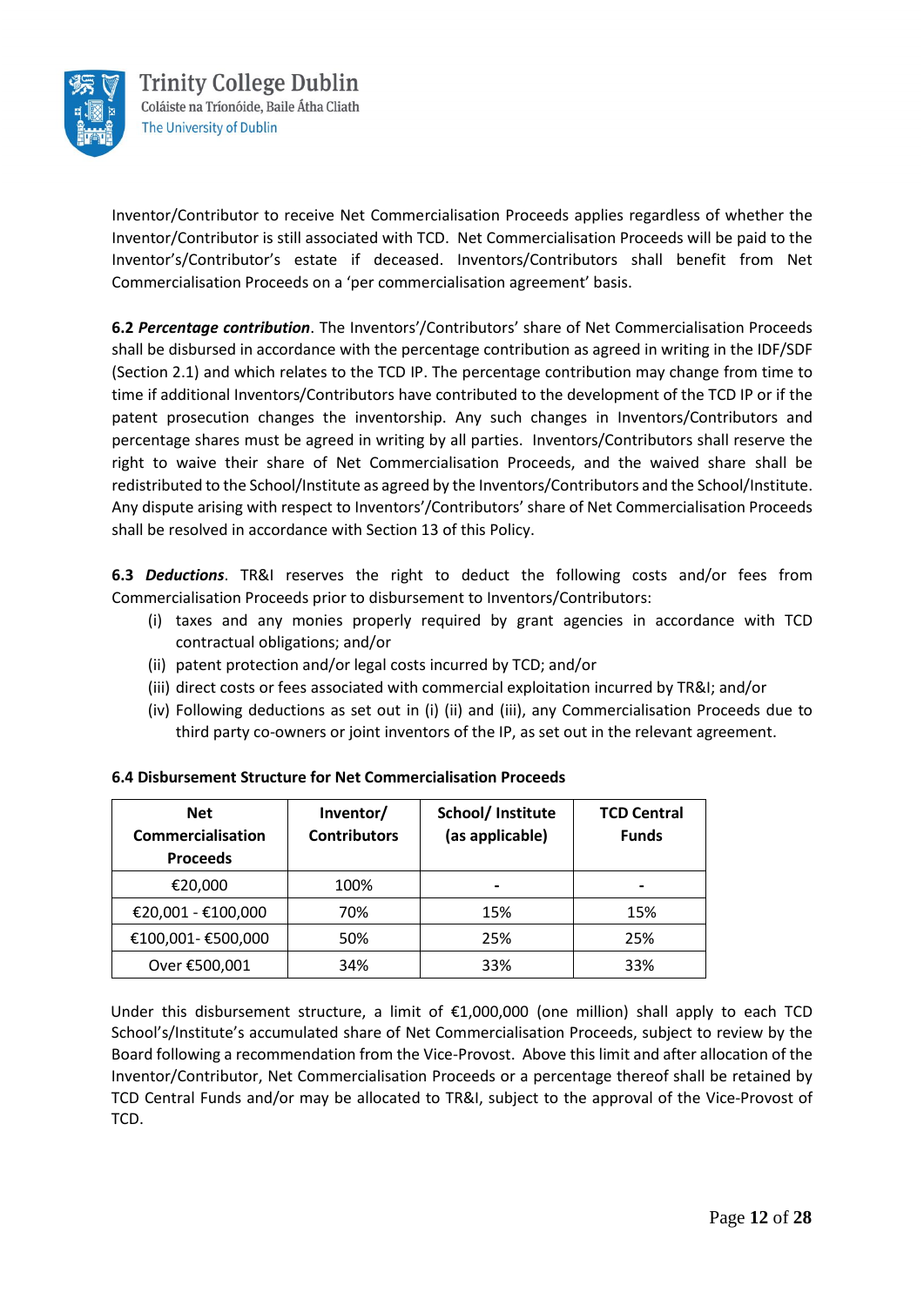

**6.5** *Statutory Deductions***.** In the case of TCD Inventors/Contributors, disbursements shall be subject to statutory deductions of certain taxes and income. In accordance with the Finance Act 2011 Section 26, Commercialisation Proceeds derived from royalties and related distributions are not tax exempt. TCD is required to ensure all appropriate deductions are made in order to be compliant with applicable legislation in force at the time of disbursement.

#### SECTION 7 - New Venture Formation

**7.1 Overview.** TCD encourages the formation of new ventures to promote innovative, technologybased, job-creating, investable enterprises in Ireland. TR&I provides support, such as infrastructure and space, through appropriate property licensing arrangements, and facilitates Staff to support the running of Campus Companies, Start Ups and Spin Ins in accordance with their contracts of employment. Staff founders engaging with Campus Companies in their academic capacity, using TCD resources, should do so under the terms of an appropriate agreement, e.g. services, Consultancy or secondment agreement. TCD reserves the right to nominate an observer to the board of a Campus Company for an agreed period of time, typically for a 12-month period, commencing on Campus Company approval. If necessary, TCD may appoint a non-executive member to the board for a specific purpose.

**7.2** *Staff Insurance*. Staff acting as a Director of a Campus Company, must ensure that they have adequate insurance cover with respect to Directors' and Officers' liability.

**7.3** *Equity***.** TCD shall be allocated Equity in a Campus Company in recognition of the supports and ecosystem, provided by TCD and the State, that have underpinned the development of the Campus Company prior to incorporation. These supports range from, but are not limited to, infrastructure, facilities, services, Staff founders' salaries, State-funded research, business planning and commercial supports. Once TCD has been allocated Equity, TCD and/or TR&I have no role in determining the Equity allocated to a Staff founder but may guide the Staff founder in obtaining independent advice with respect to Equity allocation. The allocation of Equity to TCD is an independent transaction from the terms of any TCD IP licensing agreement as agreed between TCD and the Campus Company. The terms and conditions of Equity allocation shall be governed by a shareholder's agreement, as mutually agreed by TCD and the Campus Company.

Equity allocation is as follows:

- (i) TCD reserves the right to negotiate additional terms to ensure that fair and reasonable Equity is allocated to TCD to reflect the development and commercialisation status of the Campus Company and provision of TCD supports that have underpinned the Campus Company;
- (ii) TCD shall be allocated no less than five percent (5%) Equity in all Campus Companies;
- (iii) Equity can be allocated in the form of ordinary shares which may be fully-dilutable and/or shares bounded by value, time or an event;
- (iv) Equity shall be allocated as soon as possible after incorporation of the Campus Company.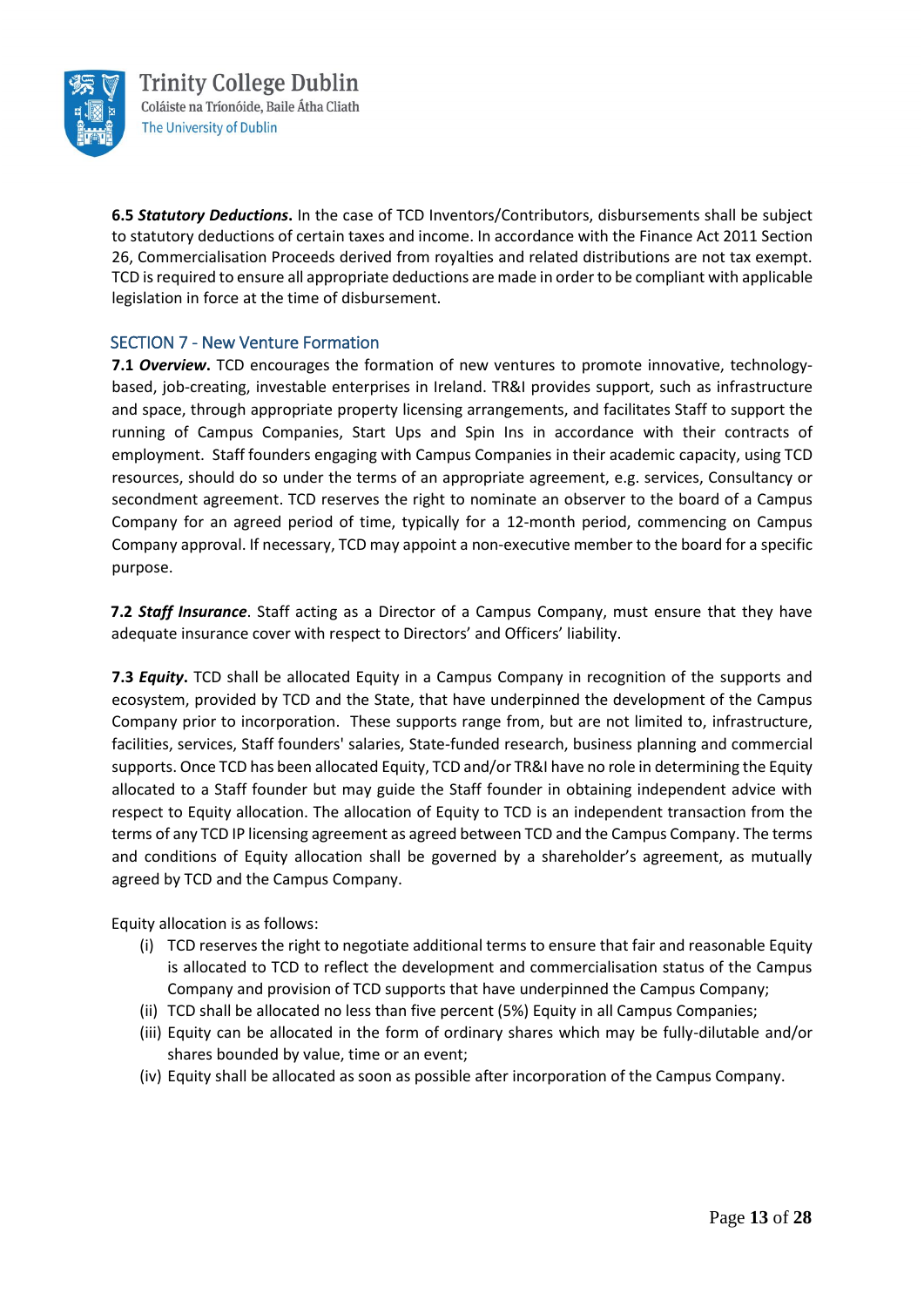

**7.4** *Approval Procedures*. **Campus Company.** The Director of TR&I is responsible for the approval of TCD Campus Company status, and the Dean of Research shall endorse all such approvals. Prior to formally seeking approval:

**A.** The applicant company must:

- (i) be incorporated at the Companies Registration Office [\(http://www.cro.ie/\);](http://www.cro.ie/) and
- (ii) provide the Director of TR&I with an acceptable business plan detailing a credible, sustainable business opportunity, outline commercial development plans, details of the proposed team, a description of the TCD IP that they are seeking to license following approval, and details of any other TCD resources to which they require access; and
- (iii) certify in writing to TR&I that they will allocate Equity to TCD as agreed; and
- (iv) receive approval from the founder's Head of School to engage with the Campus Company.
- **B.** Staff founders must:
	- (v) provide their written agreement to TCD's and founder's Equity allocation and provide written assurance to TR&I that the amount of time that they propose spending on Campus Company activities has been approved by their Head of School; and
	- (vi) agree that they will promptly declare in writing to the Director of TR&I any potential conflict of interest which may arise as a result of their involvement with the TCD Campus Company.

Upon receipt of the above, and after evaluation and acceptance of the business plan described in section (ii) above, the Director of TR&I shall sign a Letter of Agreement approving the Campus Company status. The company authorised signatory countersigns and the Dean of Research endorses the agreement. The Letter of Agreement must be signed by a designated authorised signatory in the Campus Company.

**7.5** *Approval Procedures***. Spin In.** The Director of TR&I is responsible for the approval of TCD Campus Company status, and the Dean of Research shall endorse all such approvals. Prior to formally seeking approval:

**A.** The applicant company must meet the following criteria:

- (i) be incorporated at the Companies Registration Office [\(http://www.cro.ie/\)](http://www.cro.ie/), demonstrating they have an Irish entity engaging with TCD; and
- (ii) have a designated TCD Staff member to promote the Spin In who may be a founder or shareholder; and
- (iii) engage with TCD, through in-licensing of the applicant IP and/or through collaborative research that is intended to create and develop new IP for commercial exploitation; and
- (iv) be co-located on the TCD campus or affiliated incubation space. The nexus of the collaboration between the applicant Spin In and TCD must be co-located and include fulltime company employees. A property licence agreement between the applicant company and the host faculty/school/institute must be in place prior to locating in TCD; and
- **B.** Staff founder must:
	- (vii) provide written assurance to TR&I that the amount of time that they propose spending on Spin In activities has been approved by their Head of School; and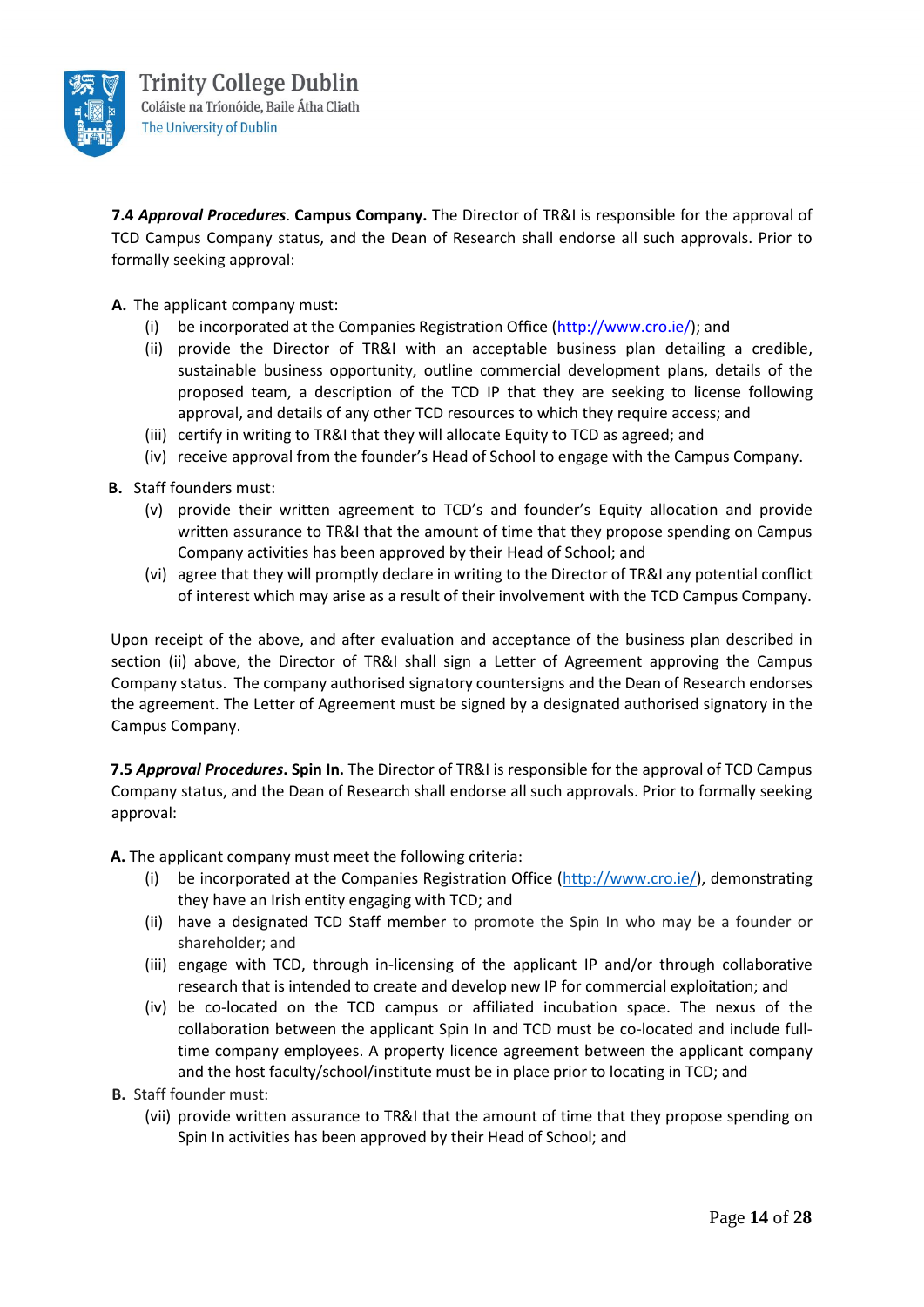

#### (viii) agree to promptly declare in writing to the Director of TR&I any potential conflict of interest which may arise as a result of their involvement with the Spin In.

An applicant Spin In company is not mandated to allocate Equity to TCD. However, in certain circumstances where TCD has provided considerable value and supports, the applicant company may offer Equity to TCD or TCD may request an Equity share in the Spin In.

**7.6** *Licensing of TCD IP*. TR&I and the Campus Company may conclude the appropriate commercialisation agreement in accordance with Section 5 of this Policy. Negotiations may start prior to approval as a TCD Campus Company. TCD shall seek to ensure that licences of TCD IP to Campus Companies will maximise the level of knowledge transfer and will be on fair and reasonable commercial terms, in line with international best practice so as to avoid conflict of interest issues and potential infringement of State-Aid Rules. If TCD Inventors/Contributors of the TCD IP are shareholders in the TCD Campus Company, they may not be actively involved in negotiations on behalf of the company, in order to avoid a potential conflict of interest in accordance with Section 10.

**7.7** *Equity Management*. TR&I manage all Equity transactions on behalf of TCD. When Equity is liquidated, the Equity Proceeds (net of TR&I costs) are administered by the Financial Services Division for TCD central funds. TR&I may apply to the Board and Chief Financial Officer of TCD for an allocation of such funds to further promote TR&I knowledge transfer activities and initiatives across TCD.

Equity is allocated to TCD and is a separate transaction from Commercialisation of IP as per Section 5 of the Policy. For the avoidance of doubt, Equity Proceeds are not disbursed to Staff founders, Inventors or Contributors regardless of their relationship with the Campus Company that has allocated the Equity.

#### SECTION 8 - Consultancy

**8.1.** *General***.** Staff may engage in Consultancy for third parties, either in their *private* capacity or in their *academic* capacity*.* Staff may engage in Consultancy work for third parties, subject to:

- (i) the current Regulations on Outside Earnings where applicable (Appendix II); and
- (ii) the prior written approval of their Head of School or Institute as required in accordance with each individual's contract of employment; and
- (iii) adherence to TCD's Policy on Good Research Practice (Appendix II)

**8.3** *Academic Consultancy*. Staff may engage in Consultancy through the Consultancy Office of TR&I where TCD will contract with a client on behalf of Staff. The Consultancy Office provides a support service to Staff including contract and fee negotiations, arrangements for use of TCD IP and facilities as appropriate, invoicing, income receivables and distribution of income directly to the relevant School of the Staff carrying out the Consultancy.

**8.4** *Private Consultancy*. Where Staff wish to engage in Consultancy in their private capacity, the Staff will contract directly with the client and must seek their own legal advice. The consultant manages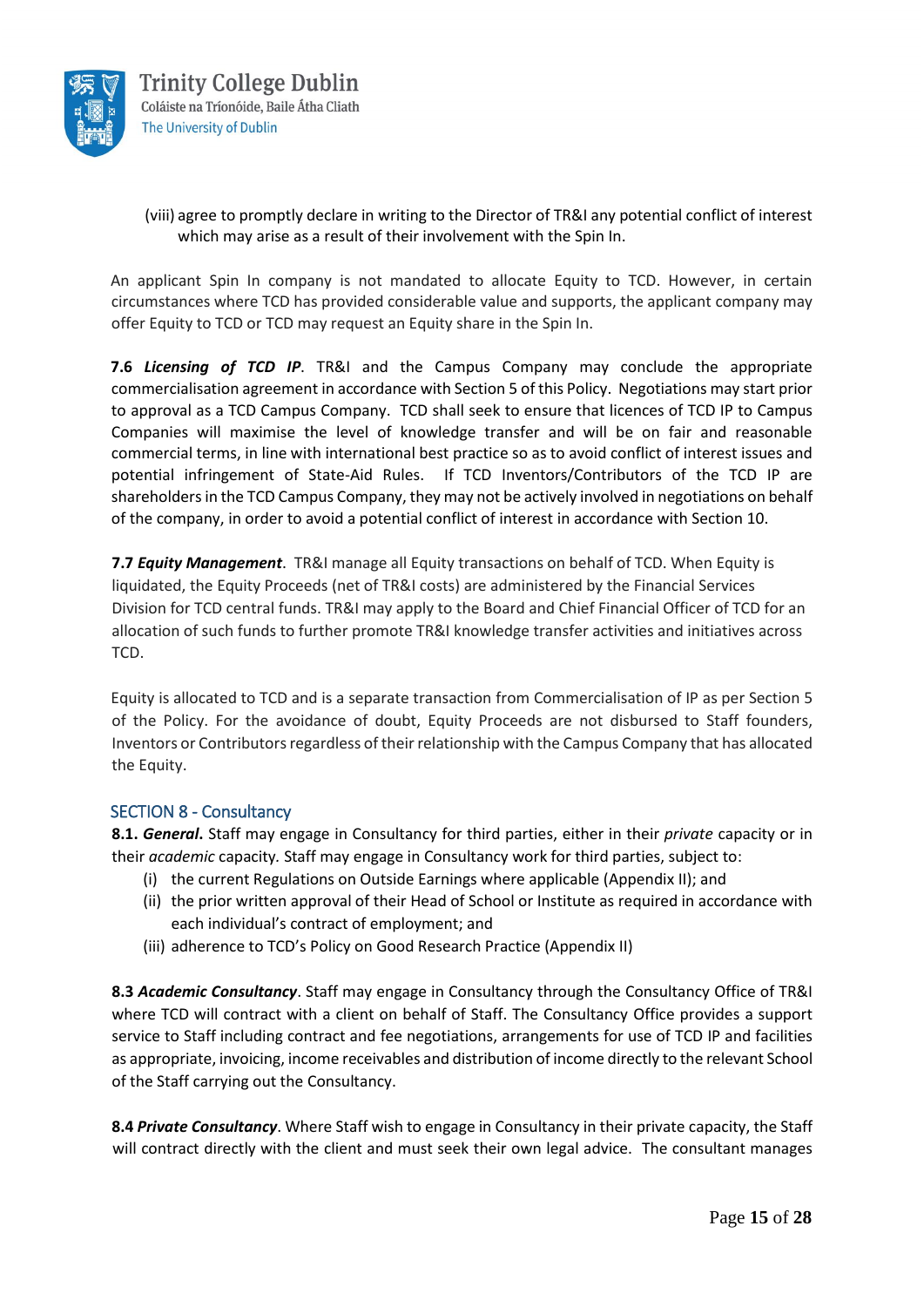

invoicing, payment collection and all tax liabilities. Staff may also undertake private Consultancy on an unpaid or *pro bono* basis. Staff are not permitted to use any of the following to carry out private Consultancy:

- (i) IP owned, controlled or licensed to TCD; or
- (ii) Any TCD resources including, but not limited to, TCD office facilities, telephones, email or stationery; or
- (iii) TCD information, results, data, research plans, or material, which is not already in the public domain; or
- (iv) the brand name of TCD or logos, unless expressly permitted by TCD.

Staff must consult with the Consultancy Office if any of the above are required by Staff to carry out private Consultancy, whether paid or *pro bono*. Should a conflict of interest arise where Consultancy being carried out in a private capacity conflicts with the academic research activity of the consultant, the Director of TR&I should be immediately notified in accordance with the provisions of Section 11. Staff carrying out Consultancy in their private capacity are advised to use the disclaimer as set out in Appendix IV.

#### SECTION 9 - Engagement with Industry

TCD, through TR&I, is committed to supporting collaborative industry engagements, from short term to long term scalable collaborative projects. We work with national and international industry stakeholders and agencies to share infrastructure and expertise, tackle industry-relevant research challenges and problems, or address grand challenges.

TR&I supports and encourages such engagements using a range of template agreements to govern the relationships. Collaborative engagements may include: part-funded projects, fully-funded projects, research service projects, consultancy, State-sponsored (full/part)-industry projects.

In order to ensure consistency of approach when negotiating terms and conditions, TR&I has adopted the Knowledge Transfer Ireland (KTI) model agreements. [http://www.knowledgetransferireland.com/Model-Agreements/KTI-Practical-Guides/KTI-Practical-](http://www.knowledgetransferireland.com/Model-Agreements/KTI-Practical-Guides/KTI-Practical-Guide-to-Collaborative-Research-Agreements.pdf)[Guide-to-Collaborative-Research-Agreements.pdf.](http://www.knowledgetransferireland.com/Model-Agreements/KTI-Practical-Guides/KTI-Practical-Guide-to-Collaborative-Research-Agreements.pdf)

Every research collaboration is unique. All negotiations with respect to IP ownership, access and commercialisation must take into consideration each party's intellectual, financial and in-kind contributions to the project. TCD and the industry partner must be compliant with State Aid legislation (Appendix I). The negotiation and sign-off of legal agreements governing industry partnerships shall be in accordance with Section 10.

#### SECTION 10 - Designated Authority & Signatory

**10.1** *Negotiation*. All agreements, governing the transfer, use and ownership of TCD IP must be negotiated by TR&I on behalf of TCD. No Staff or Student may act on behalf of TCD, or act in their own name, to assign, license, protect, enforce, commercialise or otherwise deal with TCD IP, unless specifically permitted in writing by TCD and TR&I to do so.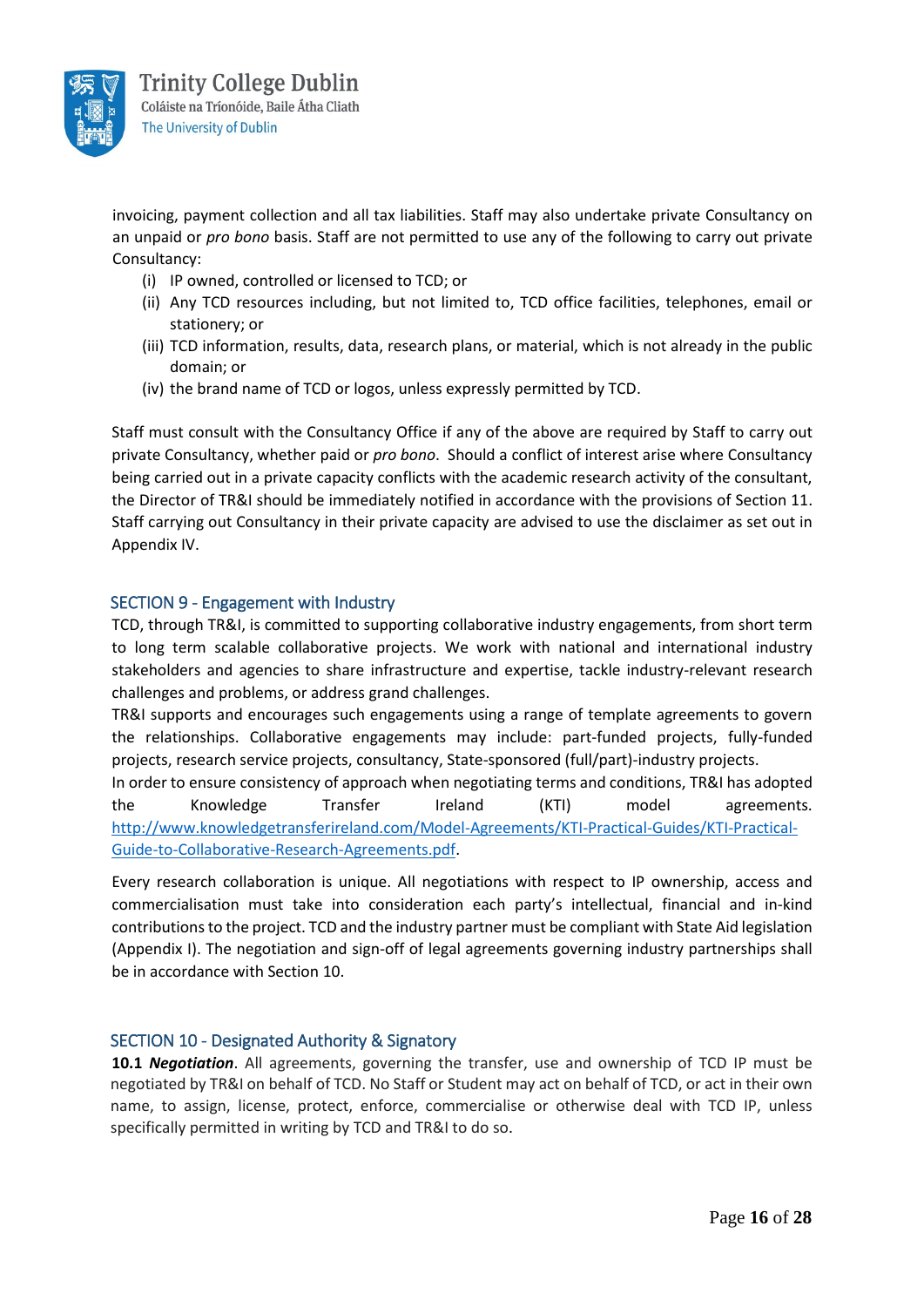

**10.2** *Authorised Signatory*. To ensure validity of all legal agreements governing the transfer and use of TCD IP and any other agreement as per Section 5, an authorised signatory must sign on behalf of TCD. Unauthorised Staff and Students cannot sign legal agreements on behalf of TCD.

**10.3** *Decision-making*. Decisions made by TR&I with respect to the various activities set out in this Policy are summarised in Appendix III.

#### SECTION 11 - Conflict of Interest

In accordance with section 3A.1.3 of the TCD Code of Governance 2013, a conflict is described as "*a situation in which there is or may be perceived to be a divergence between the private financial benefit or financial interest or personal benefit of a person, family member, or an outside party, and that person's obligations to the University, such that an impartial observer might reasonably question whether related actions to be taken or decisions made by the person would be influenced by consideration of the person's own interests*".

TCD has a written code of conduct in respect of governance for members of the Board and Staff. The Code has been approved by the Board, taking into account the implications of all the relevant provisions of the Universities Act 1997 as well as the Ethics in Public Office Act 1995 and Standards in Public Office Act 2001. There is an obligation placed on Staff in receipt of research grants to declare any interest that would interfere with or compromise the performance of research supported by the grantor. This is to ensure that the technical integrity and impartiality of Staff research activity. Any conflict of interest, whether financial or otherwise, that is actual, perceived or potential arising with respect to any of the activities through implementation of this Policy, must be immediately brought to the attention of TR&I. Further guidance on conflict of interest is set out in the Policy for Good Research Practice, 'Integrity' Section 3.4 and in the procedure for Regulations on Outside Earnings, 2015, Section 7.1.

Conflicts of interest that may arise in connection with the activities that fall under this IP Policy may include, but are not limited to, the following;

Staff using their position of employment to:

- influence a contract or other favourable terms for a company in which they, or a relative or friend, have a financial interest; and/or
- obtain financial or non-financial benefits for themselves or for a relative or friend in return for providing advantage, or potential advantage; and/or
- use of TCD resources or confidential information for personal financial or non-financial benefit, or benefit to a relative or friend; and/or
- conducting business, employment or activity outside of TCD, which adversely affects Staff's ability to perform their duties; and/or
- Staff compromising research objectivity or independence in return for financial or nonfinancial benefit for him/herself or for a relative or friend.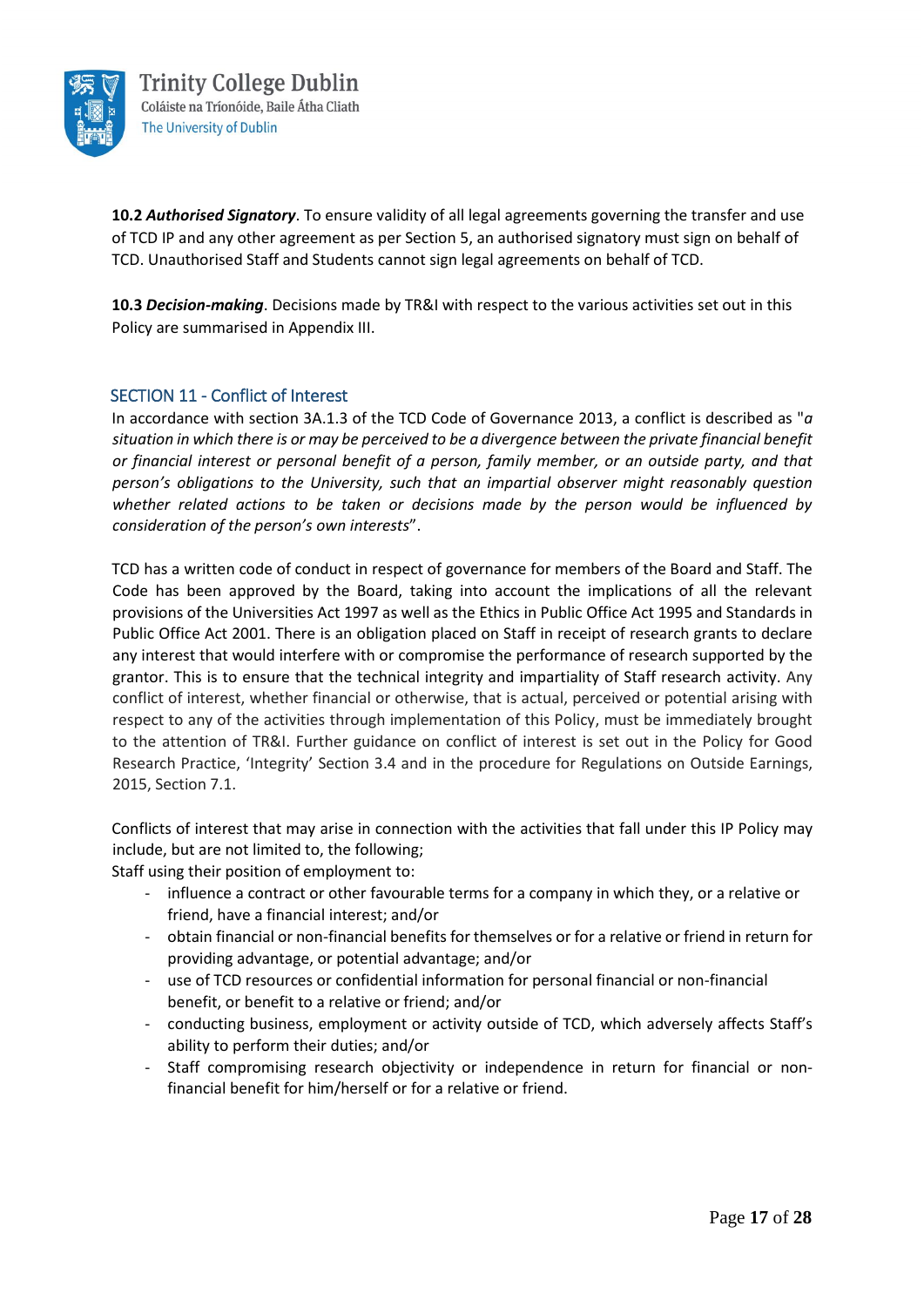

TR&I will support and assist with identifying potential, actual or perceived conflicts of interests that may arise in connection with IP. If a conflict of interest is identified by either TR&I and/or Staff, conflicted Staff are advised to consider the following if applicable:

- avoid taking part in discussions of certain matters;
- avoid engaging in sponsored research with a company where Staff or his/her relative or friend has a financial interest;
	- avoid making decisions regarding certain matters;
	- request that an alternative Staff member of TCD of sufficient authority and where there is no reporting line to the conflicted Staff, deals with matters;
	- complete a declaration of interest form;
	- temporarily suspend conflicting authorised Consultancy or research activity until the matter has been resolved by TR&I.

TR&I must be notified of any potential conflict of interest between the Consultancy or TCD Research or other activities of the Staff. Notification shall be provided by way of completing a Declaration of Interest Form as set out in Appendix V. The nature and quantity of the activities of Staff must also be disclosed. TCD may decline to enter into any contract with third parties if the scale of such activity with TCD is inappropriate relative to the Consultancy.

TR&I shall provide an annual written report to the Vice Provost and Secretary recording all Declarations of Interest submitted to TR&I. The report shall highlight how actual conflicts of interest were dispositioned.

#### SECTION 12 - Data Protection

TR&I may request personal data from time to time from Staff, Students and/or Visitors in order to implement regulations set out in this IP Policy. All data, personal or other, requested by TR&I is processed in accordance with TCD's Data Protection Policy which undertakes to protect the rights and privacy of individuals in accordance with the General Data Protection Regulation (GDPR) (EU) 2016/679 and the Data Protection Act, 2018. Personal data may be requested for, but not limited to, the purpose of:

- filing patent applications or other such intellectual property filings;
- disbursing future revenue to Inventors/Contributors;
- carrying out commercial and patentability due diligence on disclosed inventions;
- abiding by Trinity Policies.

Staff and Students should at all times ensure compliance with Section 6 (Data) and Appendix 2 (Data Protection Acts - Advice in relation to academic research) of the Policy on Good Research Practice.

#### SECTION 13 - Implementation, Derogation, Dispute Resolution & Appeals

**13.1 Reporting and Oversight.** The Board of TCD devolves responsibility for the interpretation and implementation of this Policy to the Director of TR&I. The Director of TR&I reports to TCD through the Vice-Provost. TR&I has general responsibility for management and commercialisation of TCD IP. Any powers exercised under this Policy may be transferred to other Officers as decided by the Vice-Provost and ratified by the Board. TCD's responsibilities in respect of IP management and commercialisation activities shall be discharged by TR&I in accordance with this Policy.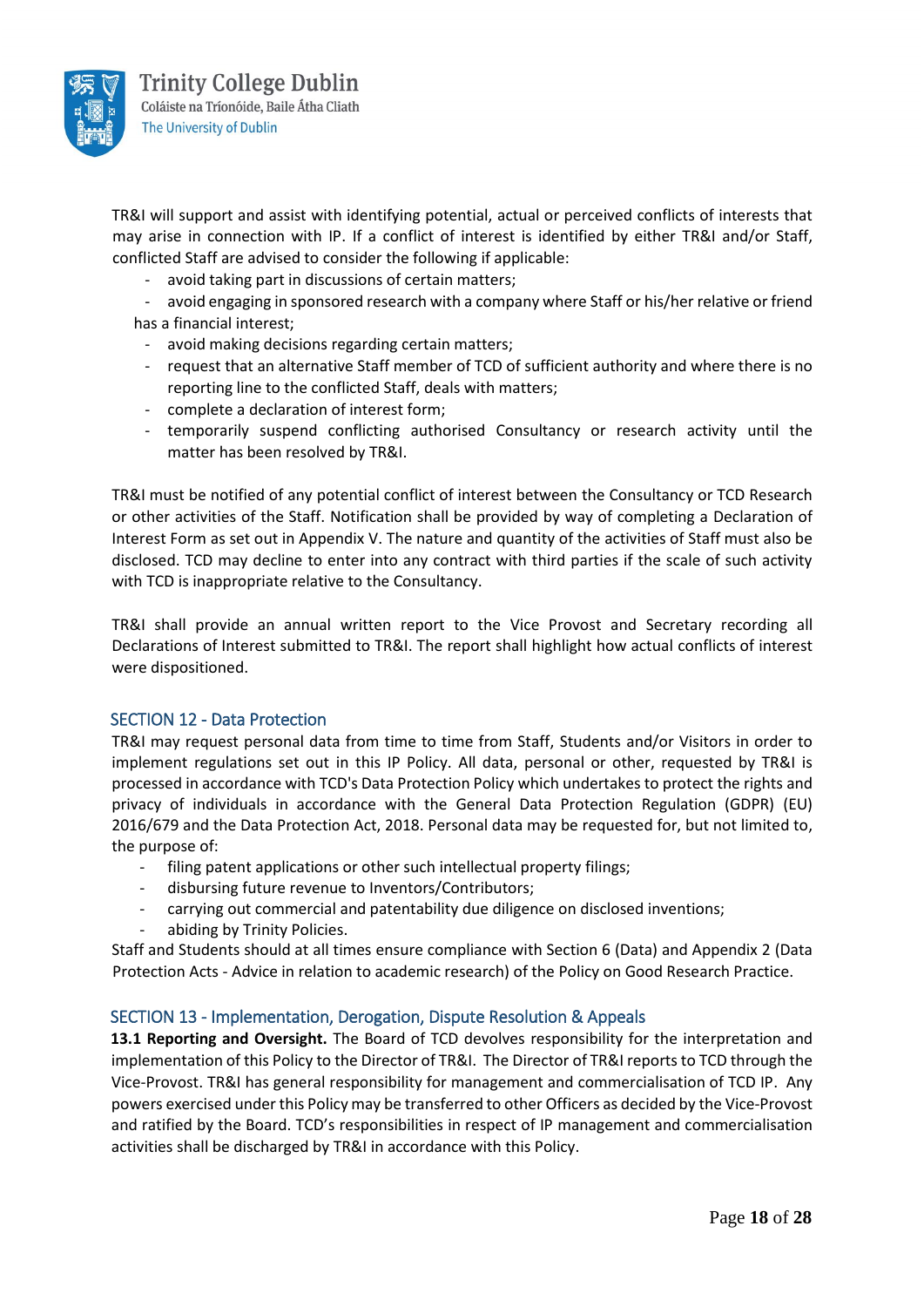

**13.2** *Derogation*. Requests for specific derogations from this Policy should be addressed to the Dean of Research and/or Vice-Provost and submitted through the Director of TR&I. The Dean of Research may, at his/her discretion, consult the Research Committee or any other such committee as appropriate.

**13.3** *Dispute Resolution*. TR&I shall make every reasonable effort to resolve fairly, by negotiation, all issues raised by Staff in relation to the implementation of this Policy, in consultation with the relevant Case Manager, Director of TR&I and Vice-Provost as required. Disputes arising in connection with this Policy, which cannot be settled amicably, may be referred to the Vice-Provost. Any dispute between Inventors/Contributors with respect to inventorship and the disbursement of Commercialisation Proceeds shall be resolved internally where possible or may be referred to an external independent expert. All disputes shall be resolved with all reasonable endeavours as soon as possible, or if possible, within ninety (90) days of the recording of such disputes with TR&I.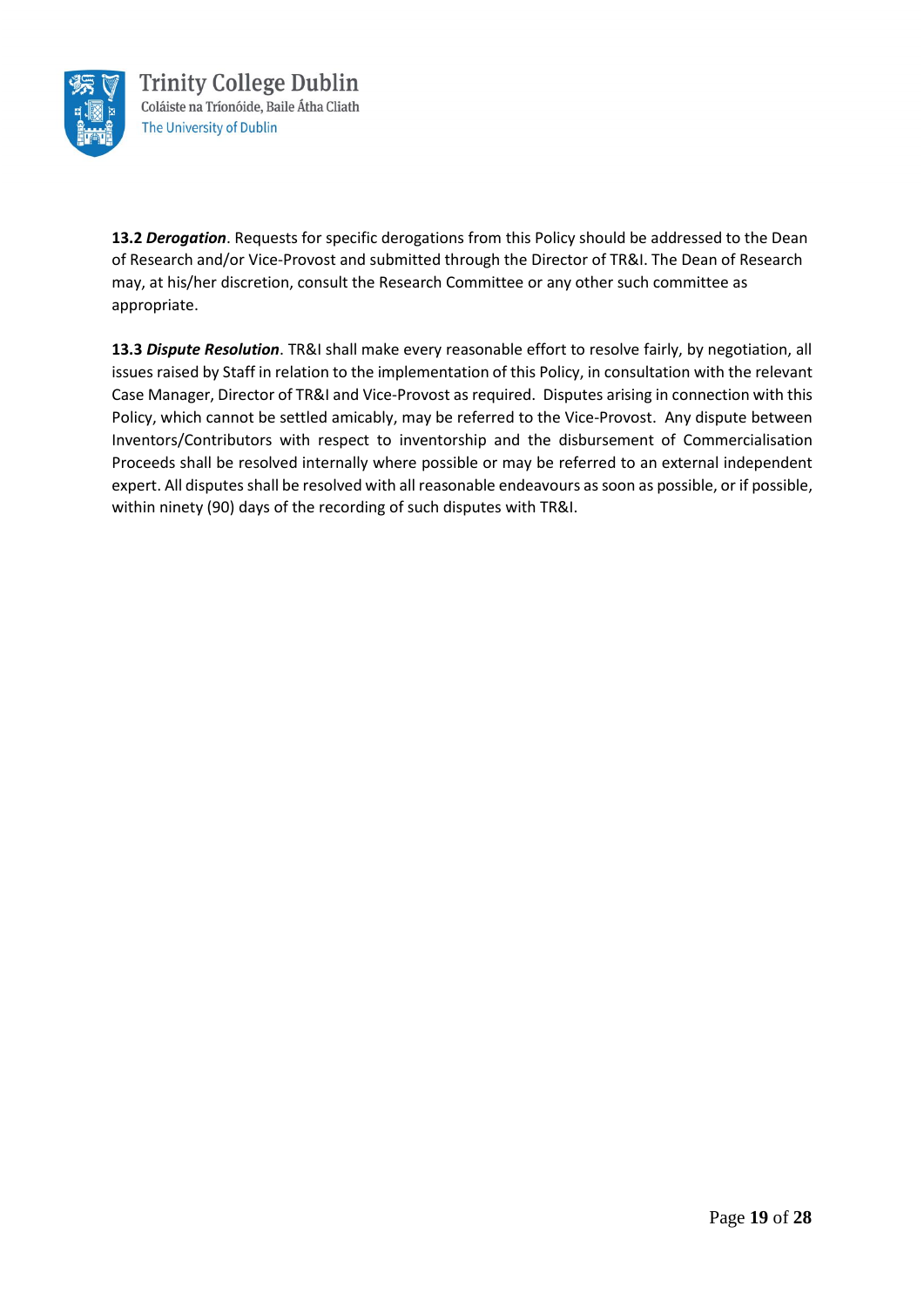

# **APPENDIX I - Legislation and National Policy**

#### **The Patents Act 1992**

#### <http://www.irishstatutebook.ie/eli/1992/act/1/enacted/en/html>

The Act states that if an inventor is an employee, the right to the patent shall be determined in accordance with the law of the state in which the employee is wholly or mainly employed. In Ireland, the Common Law principle is that the employer will own the product of the work of an employee in the course of employment.

#### **Copyright and Related Rights Act 2000**

#### <http://www.irishstatutebook.ie/eli/2000/act/28/enacted/en/html>

The act provides that the employer will be the first owner of any copyright in work made by an employee in the course of employment, subject to any agreement to the contrary.

#### **Data Protection**

<http://www.irishstatutebook.ie/eli/2003/act/6/enacted/en/html>

[https://data.oireachtas.ie/ie/oireachtas/bill/2018/10/eng/ver\\_d/b10d18s.pdf](https://data.oireachtas.ie/ie/oireachtas/bill/2018/10/eng/ver_d/b10d18s.pdf)

The main Irish law dealing with data protection is the Data Protection Act 1988 and Data Protection Act, 2018. The 1988 Act was amended by the Data Protection (Amendment) Act 2003, bringing Irish law into line with the EU Data Protection Directive 95/46/EC. The General Data Protection Regulation (GDPR) enforced on 25 May 2018, replaced the existing data protection framework under the EU Data Protection Directive. The Data Protection Act, 2018 gives further effect to Directive (EU) 2016/680.

#### **State Aid Legislation**

<https://dbei.gov.ie/en/What-We-Do/EU-Internal-Market/EU-State-Aid-Rules/What-is-State-Aid-/> [http://ec.europa.eu/competition/state\\_aid/legislation/provisions.html](http://ec.europa.eu/competition/state_aid/legislation/provisions.html)

State Aid refers to forms of public assistance, using taxpayer-funded resources, given to undertakings on a discretionary basis, with the potential to distort competition and affect trade between member states of the European Union. State aid is banned because of its anti-competitive effects. However, various schemes are approved as their positive effects are considered to outweigh their negative impact, for example to promote regional development or Research, Development and Innovation (RDI) in Industry.

#### **National IP Protocol**

#### <http://www.knowledgetransferireland.com/ManagingIP/KTI-Protocol-2016.pdf>

The national IP Protocol 2016 is a revision of the first national IP Protocol issued in 2012. It provides a framework for the way in which companies and research performing organisations can work together and how companies can benefit from access to new ideas, technology and inventions/IP.

#### **Universities Act 1997**

<http://www.irishstatutebook.ie/eli/1997/act/24/enacted/en/print>

#### **Ethics in Public Office Act, 1995**

<http://www.irishstatutebook.ie/eli/1995/act/22/enacted/en/print.html>

#### **Standards in Public Office Act 2001**

<http://www.irishstatutebook.ie/eli/2001/act/31/enacted/en/print.html>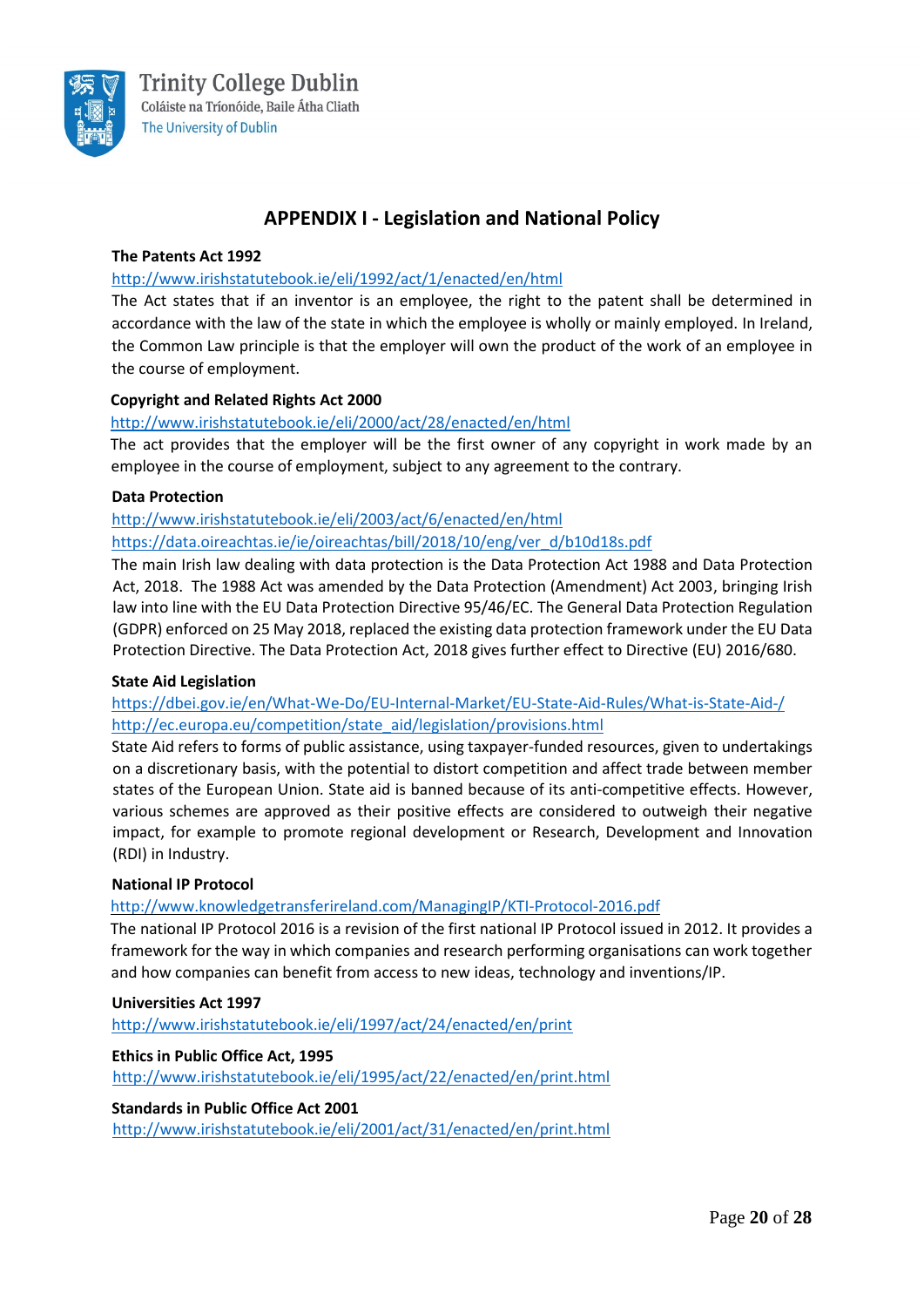

**Companies Act, 2014** <http://www.irishstatutebook.ie/eli/2014/act/38/enacted/en/html>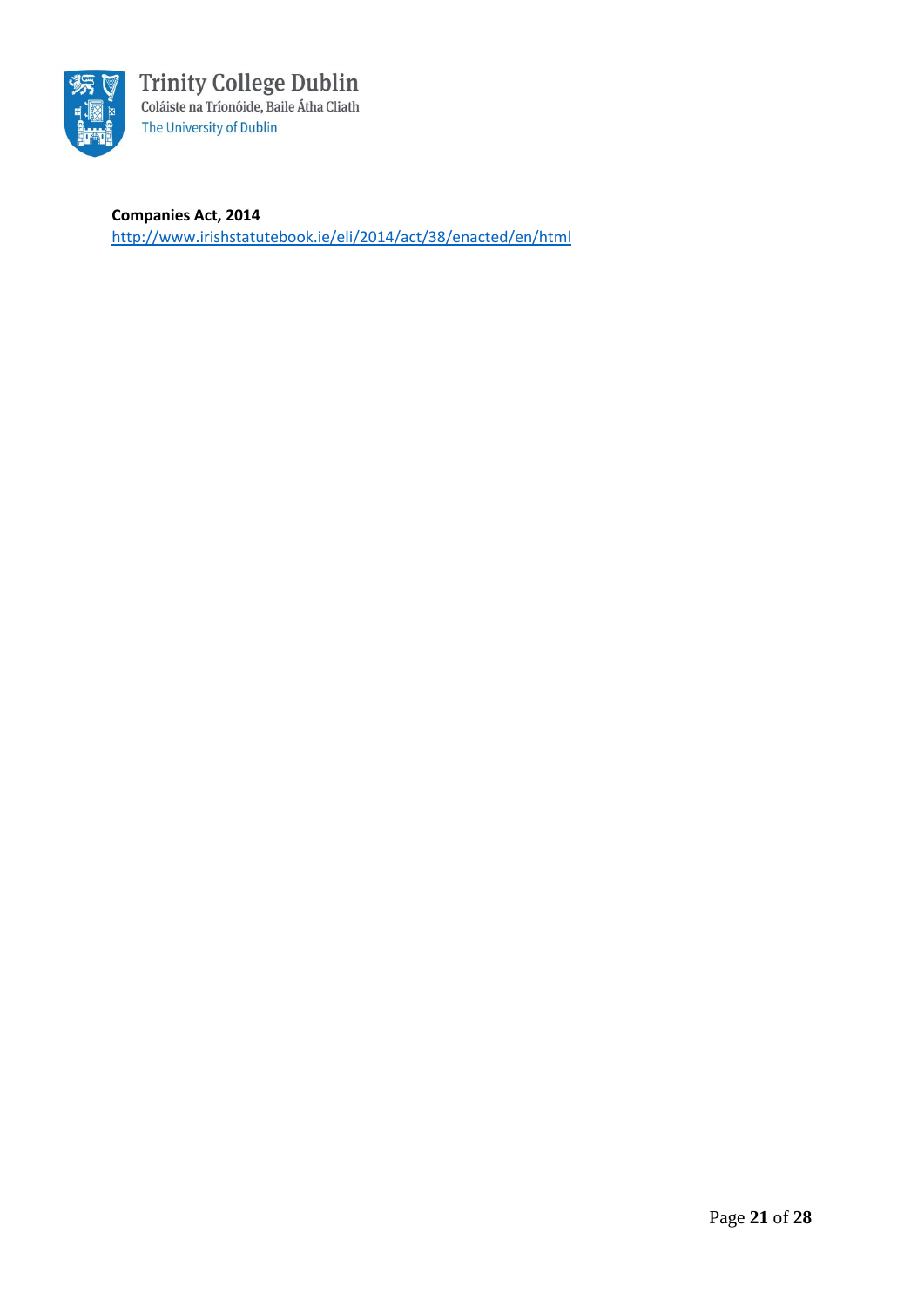

# **APPENDIX II - TCD Policies**

#### **Policy on Good Research Practice**

[https://www.tcd.ie/research/dean/assets/pdf/FINAL\\_Good%20Research%20Practice%20policy\\_CO](https://www.tcd.ie/research/dean/assets/pdf/FINAL_Good%20Research%20Practice%20policy_COUNCIL%20APPROVEDandminutedgg.pdf) [UNCIL%20APPROVEDandminutedgg.pdf](https://www.tcd.ie/research/dean/assets/pdf/FINAL_Good%20Research%20Practice%20policy_COUNCIL%20APPROVEDandminutedgg.pdf)

#### **Regulations on Outside Earnings**

<https://www.tcd.ie/hr/assets/pdf/rocedure15-outside-earnings.pdf>

#### **Calendar Part 3**

[https://www.tcd.ie/calendar/graduate-studies-higher-degrees/2014-15/part-iii-graduate-studies](https://www.tcd.ie/calendar/graduate-studies-higher-degrees/2014-15/part-iii-graduate-studies-and-higher-degrees.pdf)[and-higher-degrees.pdf](https://www.tcd.ie/calendar/graduate-studies-higher-degrees/2014-15/part-iii-graduate-studies-and-higher-degrees.pdf)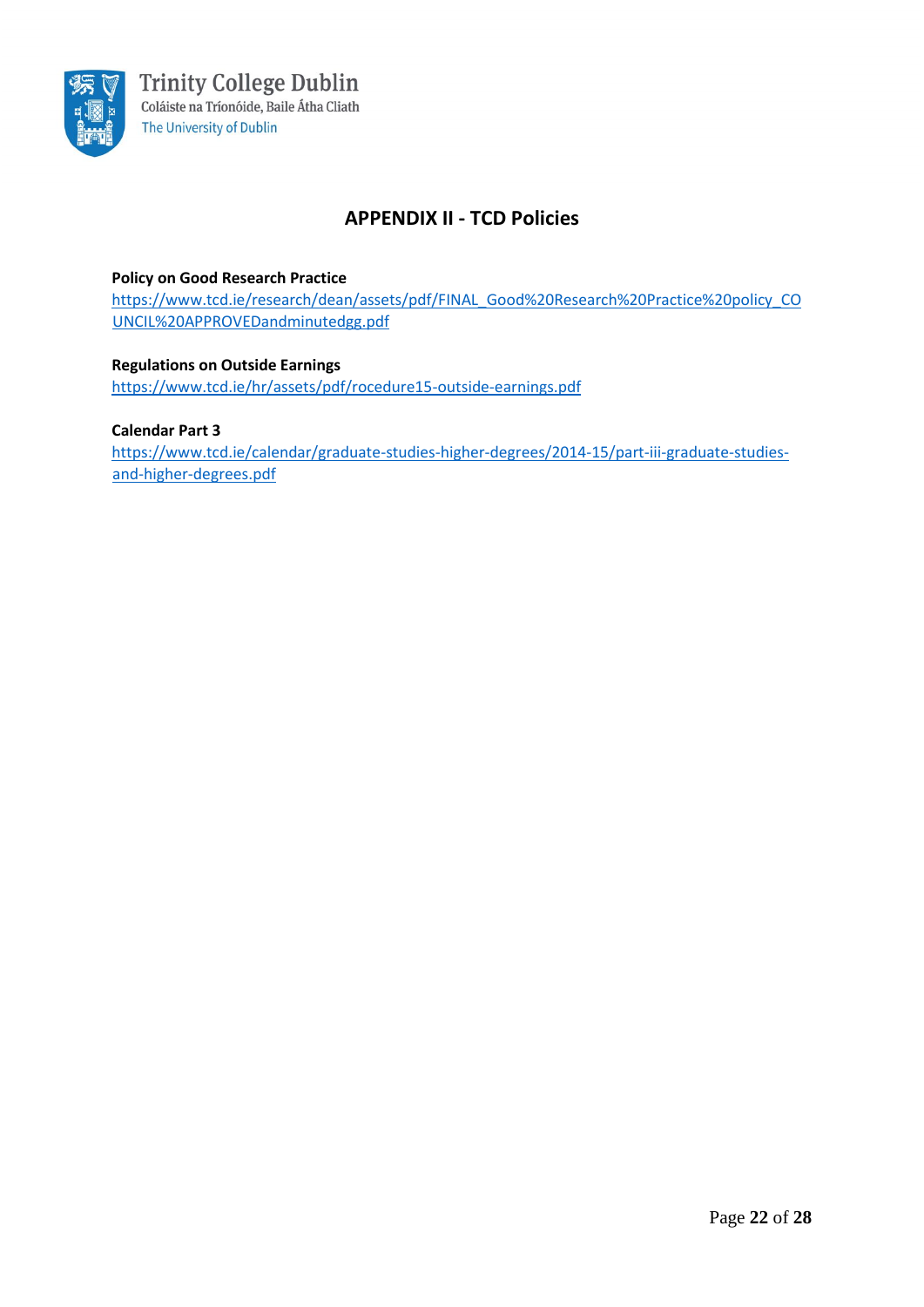

# **APPENDIX III - Decision-making process for Policy Implementation**

| <b>Decision event</b>                           | <b>Approve By;</b>                            |
|-------------------------------------------------|-----------------------------------------------|
| IP protection, management, commercial           | TTO, Case Managers                            |
| evaluation and exploitation of IP               |                                               |
| Decision to abandon/return a patent             | TTO, Case Mangers (in consultation with       |
|                                                 | Inventors)                                    |
| <b>Equity terms of Campus Company</b>           | Head, OCPKE                                   |
| Management of Equity                            | Head, OCPKE                                   |
| Decision-making on Inventors/Contributors       | Inventors/Contributors                        |
| Permission to allow academic founders to create | Head of School                                |
| a spin-out company                              | <b>TR&amp;I Director</b>                      |
| Permission to allow academic founders Equity    | Head of School/Head of Institute              |
|                                                 |                                               |
| Permission to allow academic Founder to act as  | Head of School/Head of Institute              |
| spin-out company director                       |                                               |
| Decision to allow spin-out companies access to  | Institute/School hosting                      |
| <b>TCD</b> facilities                           | TR&I authorised signatory on Property Licence |
|                                                 | Agreement                                     |

**Note:** To avoid any conflict of interest, if the above listed Approvers are involved in a particular decision event, an alternative Approver with sufficient authority will be designated by TR&I.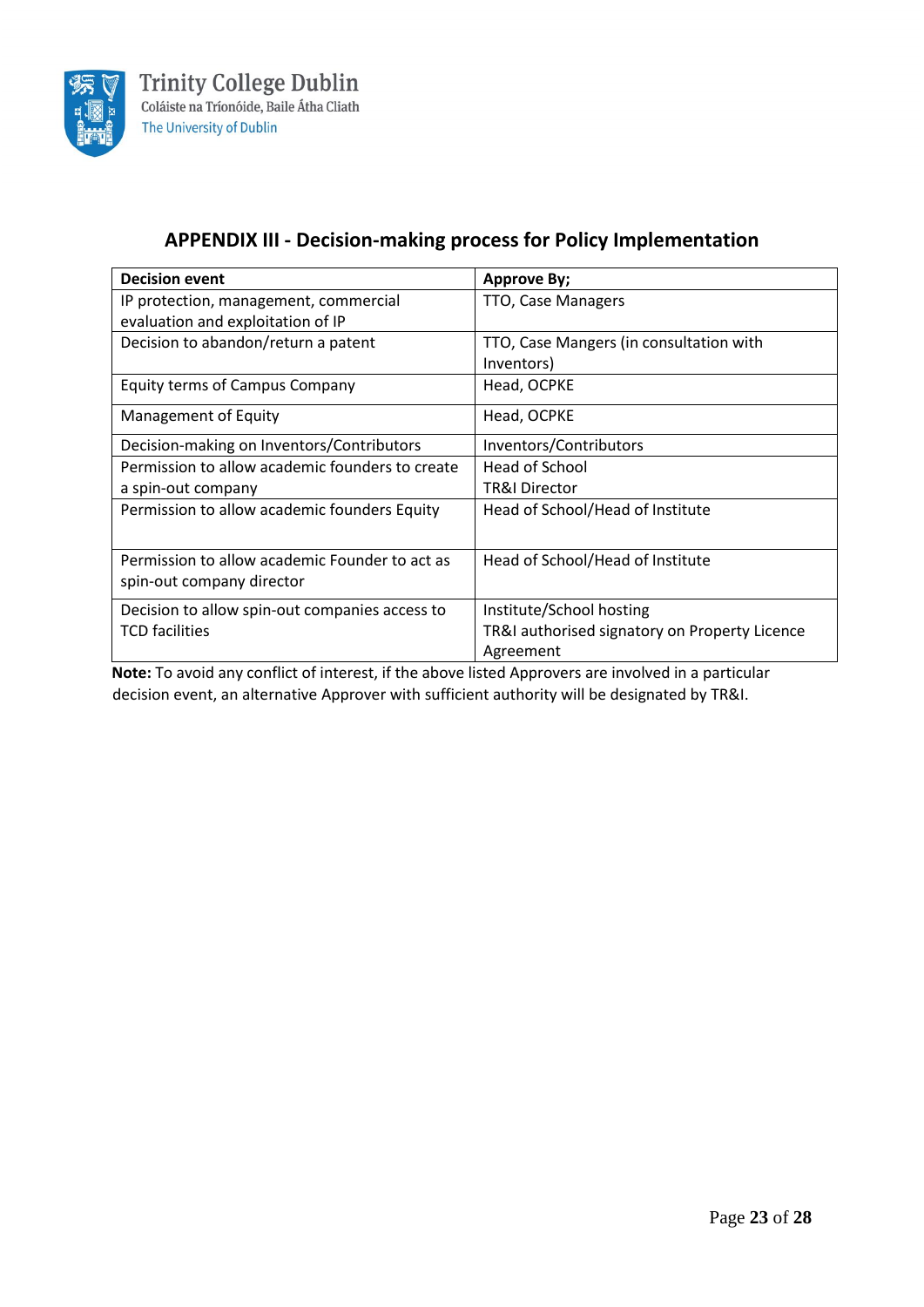

# **APPENDIX IV - Private Consultancy Disclaimer**

Please note that the services are provided by [●Name of consultant] acting in a private capacity. [●Name of consultant] is not, and shall not be deemed to be, acting as agent or employee or representing in any way Trinity College Dublin. Accordingly, you and your company, by accepting the services, (i) acknowledge that Trinity College Dublin has no responsibility or liability for the services and (ii) are deemed to have waived any right or entitlement to pursue or instigate any claim or action against Trinity College Dublin for any injury, loss or damage you or your company may sustain as a result of [Name of consultant) undertaking the services for you or your company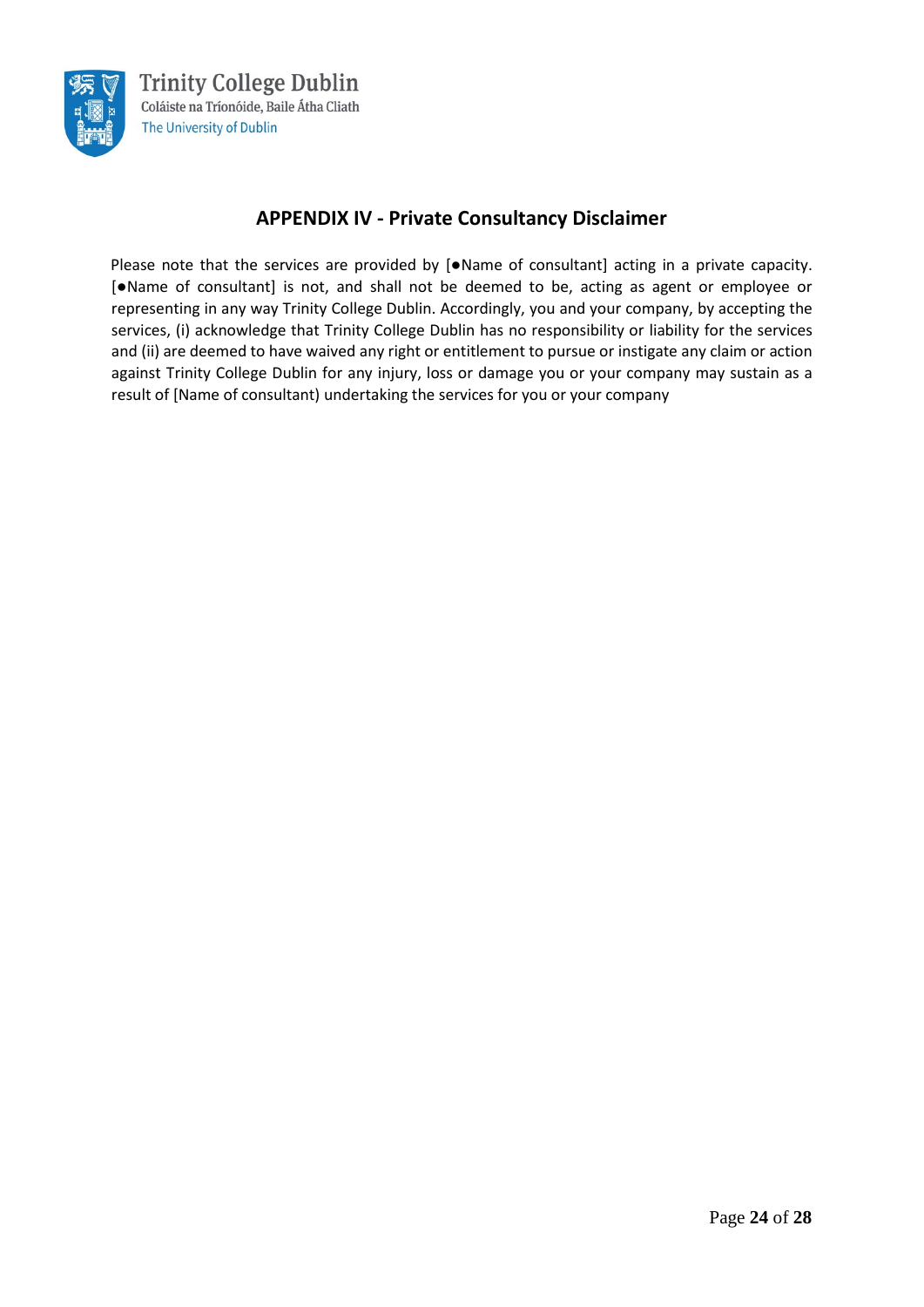

# **APPENDIX V - Declaration of Interest Form**

#### [https://www.tcd.ie/research/dean/assets/pdf/FINAL\\_Good%20Research%20Practice%20policy\\_CO](https://www.tcd.ie/research/dean/assets/pdf/FINAL_Good%20Research%20Practice%20policy_COUNCIL%20APPROVEDandminutedgg.pdf) [UNCIL%20APPROVEDandminutedgg.pdf](https://www.tcd.ie/research/dean/assets/pdf/FINAL_Good%20Research%20Practice%20policy_COUNCIL%20APPROVEDandminutedgg.pdf)

As part of the College's [Policy on Good Research Practice 2014,](https://www.tcd.ie/research/dean/assets/pdf/FINAL_Good%20Research%20Practice%20policy_COUNCIL%20APPROVEDandminutedgg.pdf) an obligation is placed on the recipients of research grants to declare any interest that would interfere with or compromise the performance of research supported by the grantor. Declarations of interest of all participants or proposed participants in research must be disclosed at the time of contract acceptance. Declaration of interest extends to the researcher or his/her partner or members of his/her family or the research grouping with which the researcher has an employment relationship and/or has an interest. An apparent conflict of interest exists when an interest would not necessarily influence the researcher but could result in the researcher's objectivity being questioned by others. Intentionally failing to reveal a known interest will be regarded as research misconduct and may be subject to disciplinary action.

Please note that this Declaration of Interest may be accessed under the Freedom of Information Act. Where a conflict of interest appears to have been revealed, the University may need to consult with the grantor to ensure that the conflict of interest does not compromise the research funded by the grantor. It should be stressed that the existence of a conflict of interest does not automatically disqualify a researcher from participating in an award.

There are different types of conflict of interest. For example, the following list, which is not exhaustive, is provided for your guidance.

1. A current proprietary interest in a substance, technology or process (e.g. ownership of a patent), considered in or otherwise related to the subject matter of the research.

2. A current financial interest, e.g. shares or bonds, in a commercial entity with an interest in the subject of the research (shares > 10,000 Euro except share holdings through general mutual funds or similar arrangements where the expert has no control over the selection of shares).

3. Positions such as employment, consultancy, and directorship with current or expected financial remuneration, with any commercial entity which has an interest in the subject matter related to the research contract. Consultancy is defined as professional activity related to the person's field or discipline, where a fee-for-service or equivalent relationship with a third party exists.

4. Performance of any paid work or research during the past four years commissioned by an organisation with interests in the subject-matter of the research endeavour. Also included is any other non-funded interest in such an organisation with interests in the subject matter of the research endeavour during the past four years.

5. With respect to the above, an interest in a competing substance, technology or process, or an interest in or association with work for or support by a commercial entity or organisation having a direct competitive interest should similarly be disclosed.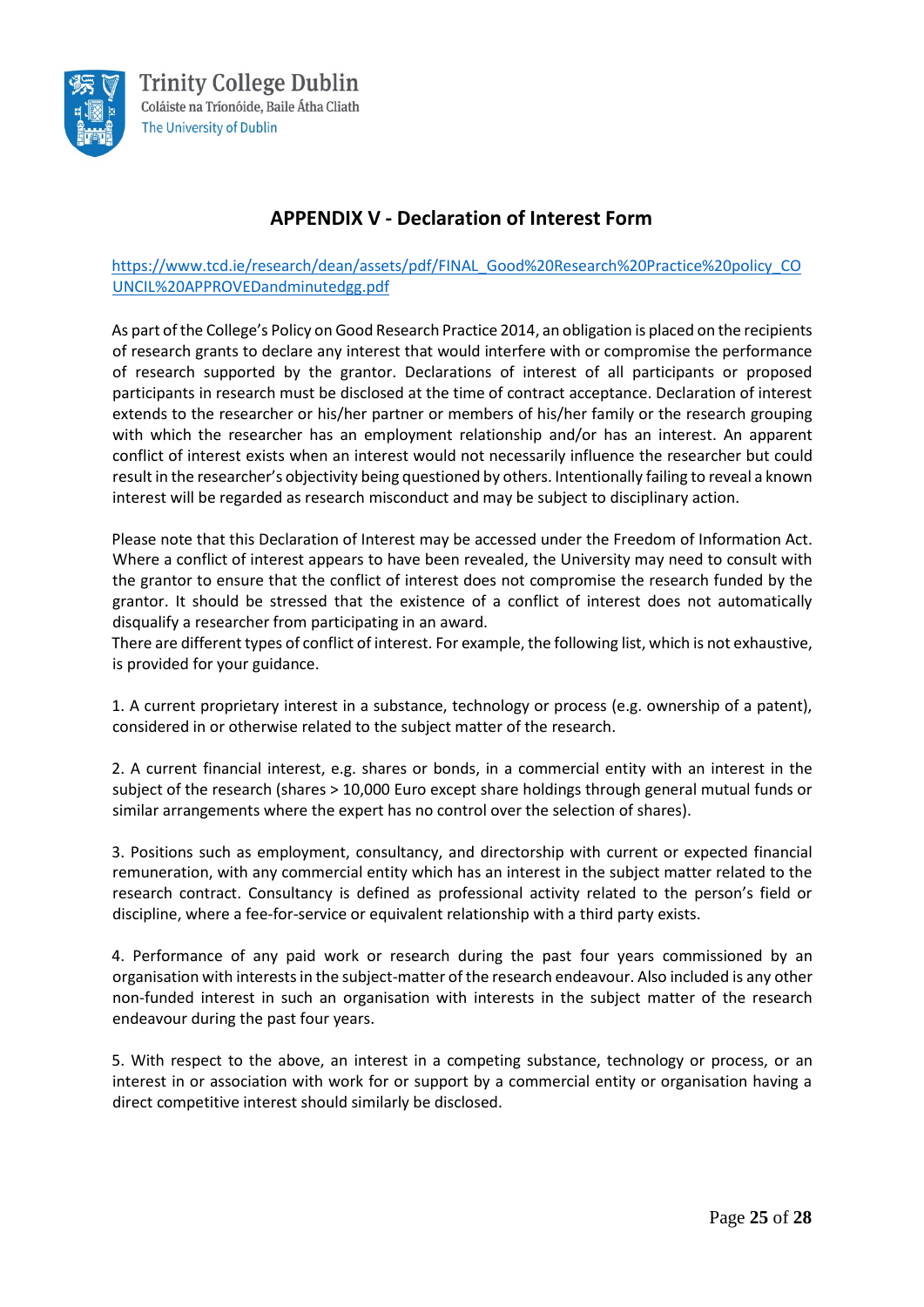

Declaration:

Have you or your partner/family and/or research group any financial or other interest in the subject matter of the research in which you will be involved, which may be considered as constituting a real, potential or apparent conflict of interest?

If yes, give details in the space below.

Type of Interest: e.g. patent, shares, etc. and to whom they belong.

I/We the undersigned investigators, do hereby declare that we are familiar with the University's Code of Good Research Practice and in particular with the section on conflict of interest. I/We believe that, to the best of my/our knowledge, accepting the grant/conducting this research mentioned above through Trinity College Dublin, The University of Dublin does not involve me/us in any conflict of interest. We/I are also aware that if during the course of this research project any conflict of interest arises, we/I will undertake to inform the University as expeditiously as possible and understand that the University may choose to inform the grantor. I/We hereby declare that the disclosed information is correct and that no other situation of real, potential or apparent conflict of interest is known to me/us.

Name(s):

Signature(s):

Date:

Witness to the Signature(s):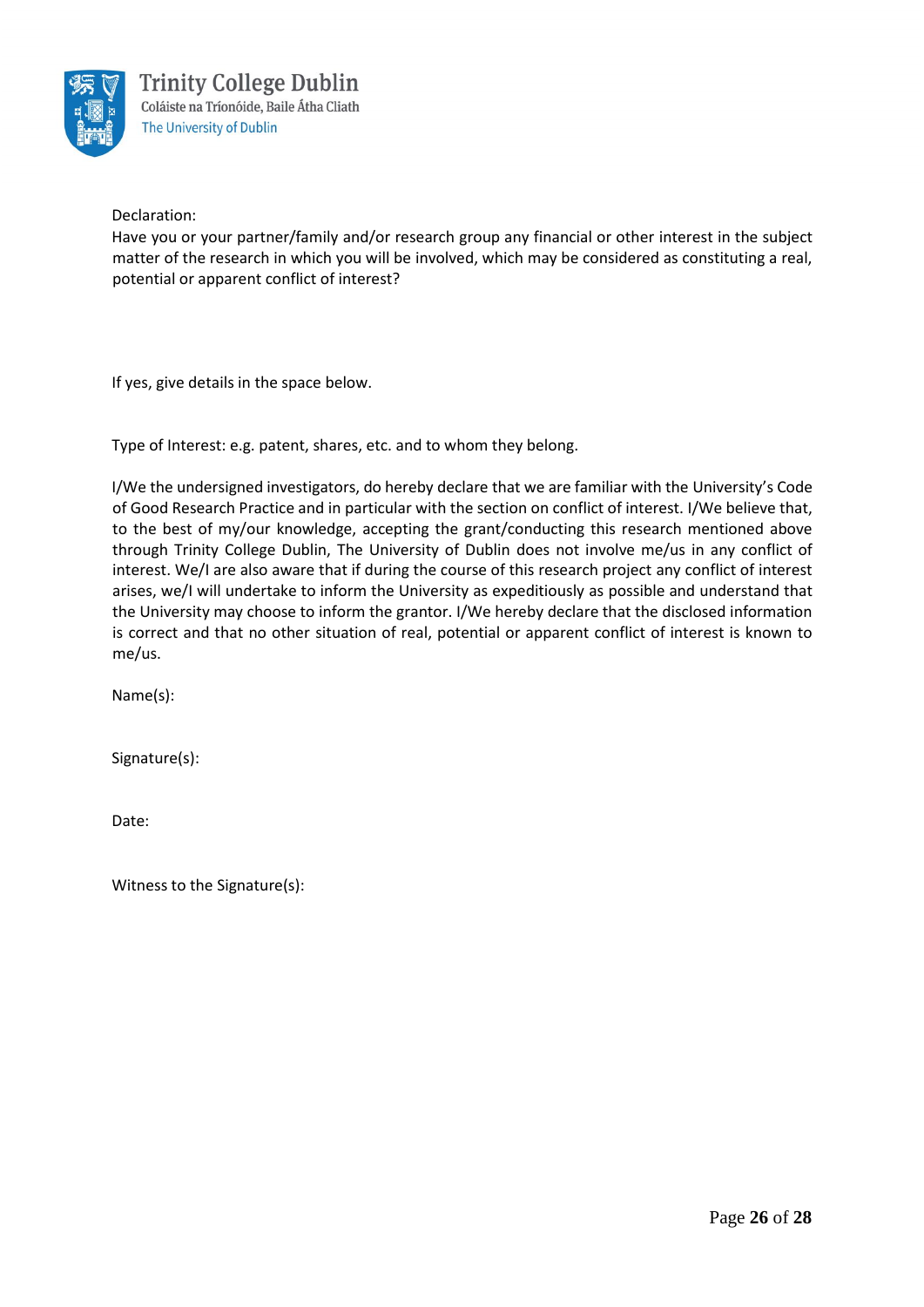

# **APPENDIX VI - IP Guidelines for Student Researchers**

The following guidelines aim to clarify principles of engagement and management of intellectual property when Students are engaged in research projects during the course of their programmes.

TCD endeavours to protect and manage IP in accordance with the TCD Policy, Practice and Regulations on Intellectual Property. As such, TCD requires Students who are engaged in research projects, as permitted by a supervising Principal Investigator (PI), to consider the following guidelines:

- All research projects and project results should be considered confidential;
- No IP (i.e. data, results, etc.) should be disclosed/presented/disseminated/published without the permission of the supervising PI;
- Students must consult with their supervising PI prior to submitting an abstract/poster/project summary for public dissemination (internally or externally);
- Students must consult with their supervising PI prior to submitting their Thesis dissertation and/or depositing a publication to TARA via the TCD Research Support System;
- Supervising PIs may, at their discretion, request that a Student signs an undertaking to assign IP and maintain obligations of confidentiality if necessary:
	- o This may be dependent on terms and conditions of the funding underpinning a project; and
	- o This may be dependent on the commercial sensitivity of the project.;
- Subject to the nature of and commercial sensitivity of IP created by a Student, the Students may be advised that their IP must be assigned to TCD in accordance with TCD's IP Policy:
	- $\circ$  Confirmation that assignment is necessary should be agreed by the Students in advance of participating in any research project; and
	- o The assignment would be facilitated by the Technology Transfer Office.;
- Subject to the nature of and commercial sensitivity of IP created by a Student, the Student may be advised that a stay on a Thesis may be necessary to prevent public access - until such time as IP can be patent-protected or otherwise disclosed. Any stay required is in accordance with Section 1, paragraph 114 of the University Calendar, Part III, "Withheld access ".
- Students wishing to engage with third party Academic Institutions or Industry, and where Studentowned IP may be discussed or used for such engagement and/or collaboration, should always consult with their supervising PI or Head of School or TR&I, as appropriate. In the case of such external engagements, an agreement outlining terms and conditions of IP ownership and use between the parties may be required.

The Student is encouraged to always consult with the supervising PI with respect to the research project and any conditions which may be attached in terms of ownership of IP, publication, confidentiality and thesis submission. Any concerns with respect to the above guidelines should be raised by the Student prior to selecting or being assigned a research project.